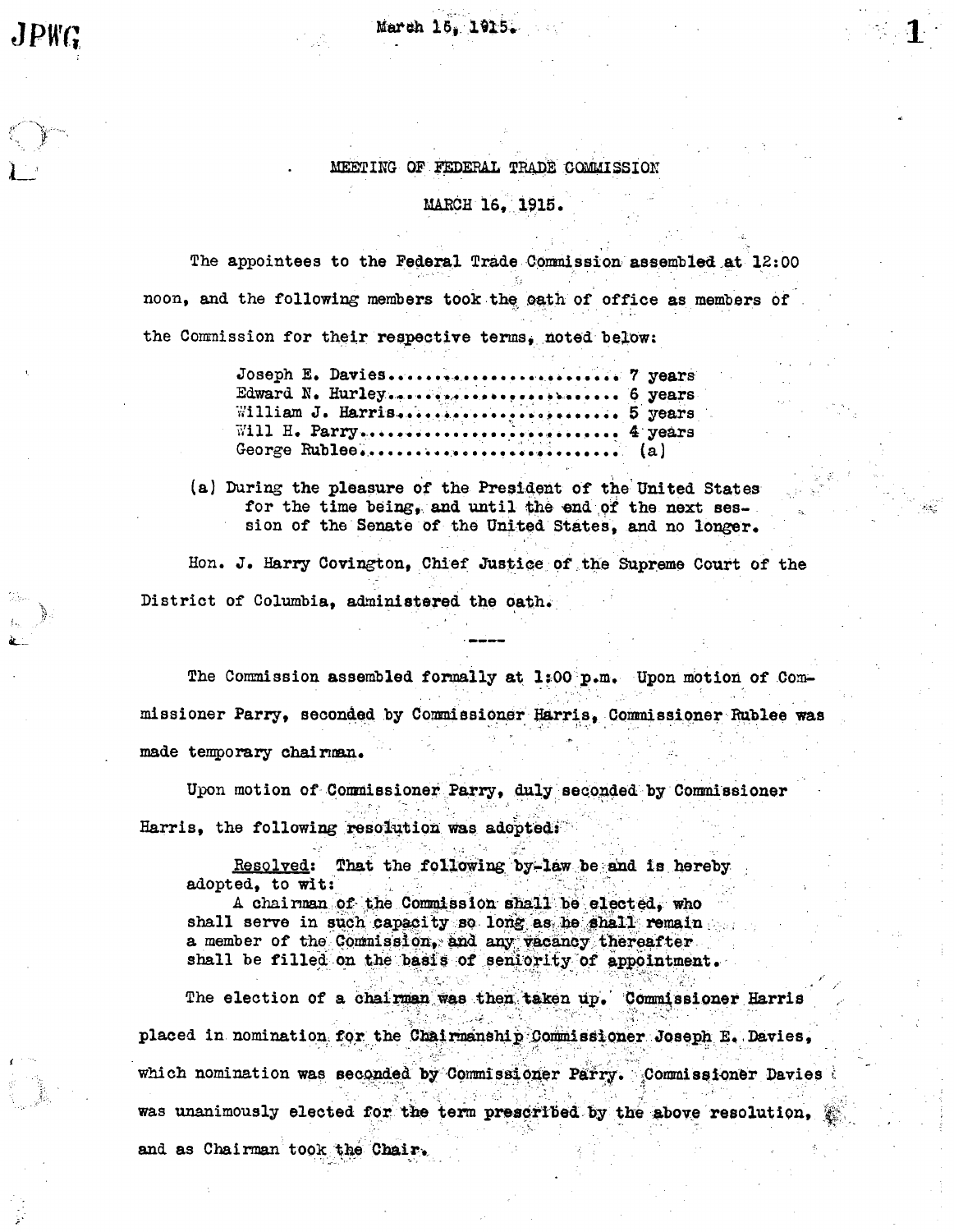The election of a Vice-Chairman was then taken up. Commissioner Parry placed in nomination Commissioner Edward N. Hurley, which nomination was seconded by Commissioner Rublee. Commissioner Hurley was unanimously elected for his term of office.

March 16, 1915 March 17, 1915.

Whereupon the meeting adjourned.

Cómmissioner.

APS 网络维护性传统系统 (Selection Completes ) KI KOY TEL LA ATERA TELEVISION ANNO PRODUCTION IN A The Four Second Second Property Adventure of the Property of the states

#### MEETING OF FEDERAL TRADE COMMISSION

#### $\frac{17}{2}$  MARCH 17, 1915. 그는 그 뒤집는 소리로 맞는다.  $\label{eq:4} \frac{1}{2} \left( \frac{1}{2} \sum_{i=1}^n \frac{1}{2} \sum_{j=1}^n \frac{1}{2} \sum_{j=1}^n \frac{1}{2} \sum_{j=1}^n \frac{1}{2} \sum_{j=1}^n \frac{1}{2} \sum_{j=1}^n \frac{1}{2} \sum_{j=1}^n \frac{1}{2} \sum_{j=1}^n \frac{1}{2} \sum_{j=1}^n \frac{1}{2} \sum_{j=1}^n \frac{1}{2} \sum_{j=1}^n \frac{1}{2} \sum_{j=1}^n \frac{1}{2} \sum_{j$ Joseph E. Davies, Chairman Communication Edward N. Hurley, Vice Chairman LORELLY STREET William J. Harris William Res Will H. Parry

The Commission assembled at 10:30 a.m., Chairman Davies presiding. w in The entire meeting was devoted to a discussion of the internal organization of the Commission, arrangement of rooms, purchase of furniture, and similar matters, no definite action being taken.

 $-7.96$ 

 $\mathcal{L}_{\mathcal{G}^{(q^t)}}(\vec{r})$ 

(高)·赫解 (1999) Lombard of Partie NE Nolsee s  $\frac{1}{2}$  ,  $\frac{1}{2}$  ,  $\frac{1}{2}$  ,  $\frac{1}{2}$  ,  $\frac{1}{2}$  ,  $\frac{1}{2}$ 

to gat

TO A BID TO HAD uPhorno grains freneumber? RAss (3 Commissioner.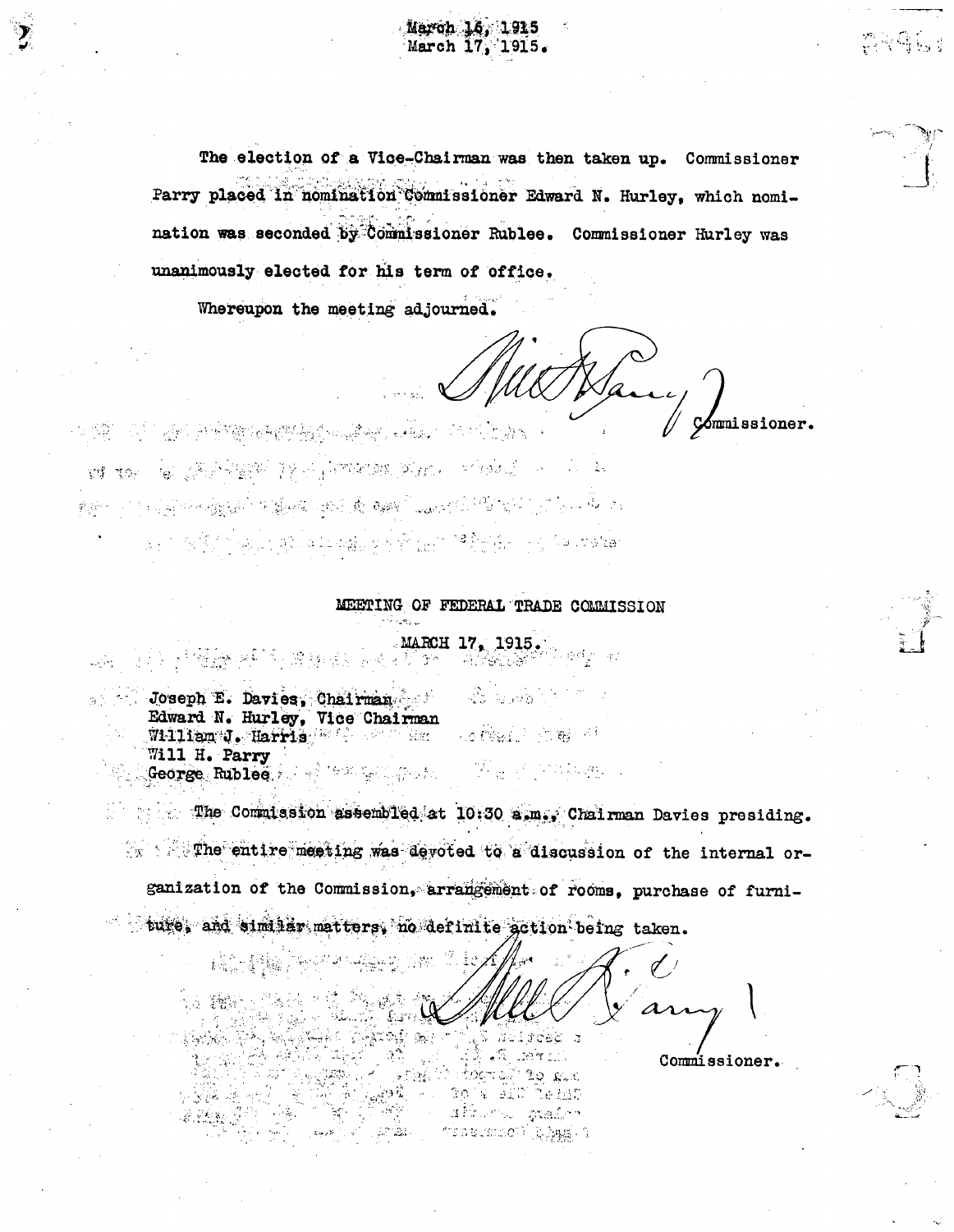$JPWC$ 

 $\sim 10^6$ Joseph E. Davies, Chairman Edward N. Hurley, Vice Chairman ( Laster States of Laster States) Will H. Parry George Rublee

Clara

ang pangalawan sa Kabupatèn Suma

 $\omega = \widetilde{K_1 \widetilde{K_2}} = \widetilde{\omega_{\widetilde{K_1 \widetilde{K_2}}} \times \widetilde{\omega_{\widetilde{K_1 \widetilde{K_2}}}}} \widetilde{\omega_{\widetilde{K_1 \widetilde{K_2}}}} = \omega_{\widetilde{K_1}}$ 

The Commission met at 10:15 a.m., with Chairman Davies in the Chair. The question of the stenographic reporting of hearings, either by contract or by the Commission force, was taken under consideration, and upon motion was referred to Commissioner Harris for consideration and report. and Algebra 19 1921

MEETING OF FEDERAL TRADE COMMISSION

DE SI LA PROPRIA PROVINCIA

March, 18, 1915

VAN RAMA LL

The letter of the Secretary of Commerce (see File All3), with reference to the turning over of certain files of the Secretary's Office 38分 to the Federal Trade Commission, and also transmitting memorandum of the Chief of the Appointment Division suggesting that, he would consent to do the appointment and personnel work for the Commission until an official was appointed by the Commission to carry prethis work, was referred to the Chairman for replacements of the services.

Upon motion of Commissioner Hurley, Auly seconded by Commissioner Rublee, the following resolution was unanimously adopted:

> RESOLVED, That by virtue of the provisions of the Act creating the Federal Trade Commission as found in Section 3, it is hereby unanimously ordered that Warren R. Choate, formerly Chief Clerk of the Bureau of Corporations, be transferred to and be the Chief Clerk of the Federal Trade Commission at the salary existing at the time of the organization of said Commission, namely, March 16, 1915.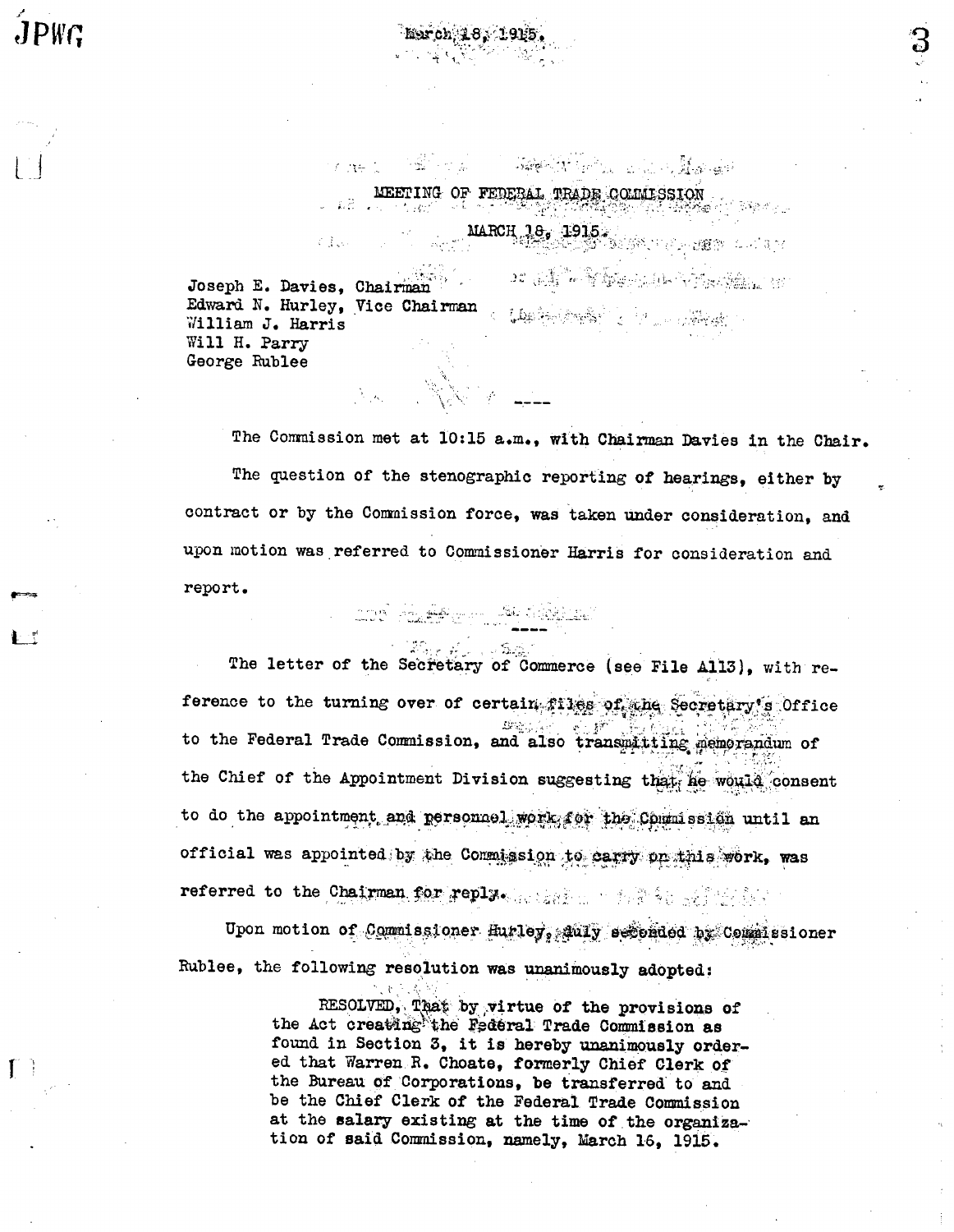Upon motion of Commissioner Rublee, duly seconded by Commissioner Harris, the following resolution was unanimously adopted:

RESOLVED, That by wirtue of the provisions of the Act creating the Federal Trade Commission as found in Section 3, it is hereby unanimously ordered that all of the clerks and employees of the Bureau of Corporations shall be transferred to and become clerks and employees of the Federal Trade Commission at the grades and salaries existing at the time of the organization of said Commission, namely, March 16, 1915.

Mr. Frank D. Jones was appointed Acting Secretary of the Commission pending the appointment of the Secretary.

 $\tau \rightarrow 3\; \tilde{\lambda}_{\rm R}$ 

Whereupon the meeting adjourned.

dar Nilah Chairman. Attest:

s Secretary. Actin

s Kerkyo (rubo šim vitr 축도 시위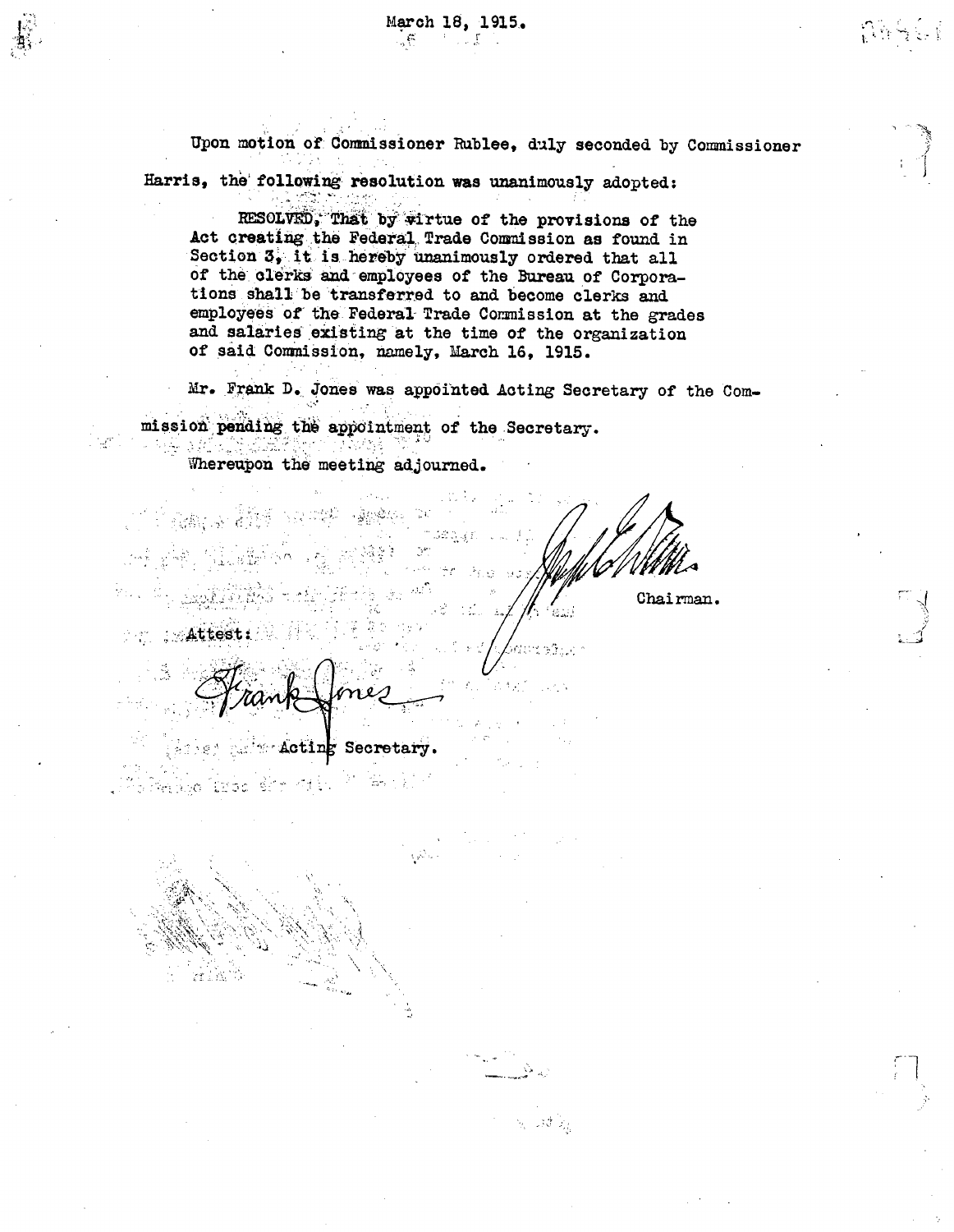of flowing and the

ARABA BAYA AT

Le<del>ctification</del> (1941)

**RACE THANK WE FORE** 

ling y fight

MARCH 19, THE SAN A PARTIES OF

Joseph E. Davies. Chairman William J. Harris Will H. Parry George Rublee

> The Commission assembled at 10:45 a.m., Chairman Pavies presiding. 红嘴雀蛾 爆件

Mr. Ralph Crews, of the firm of Adams, Crews, Bobb & Westcott, attorneys, of Chicago, Ill., appeared before the Commission and informally presented a statement of facts concerning conditions in the bituminous coal industry in the States of Illinois and Indiana, and requested that a conference be had between the coal operators and the Commission at some date in the near future. He was advised that as soon as the Commission was organized and on a working basis, the Commission would have an informal conference with the coal operators.

Whereupon the meeting adjourned.

Chairman.

Attest:

Frankfonie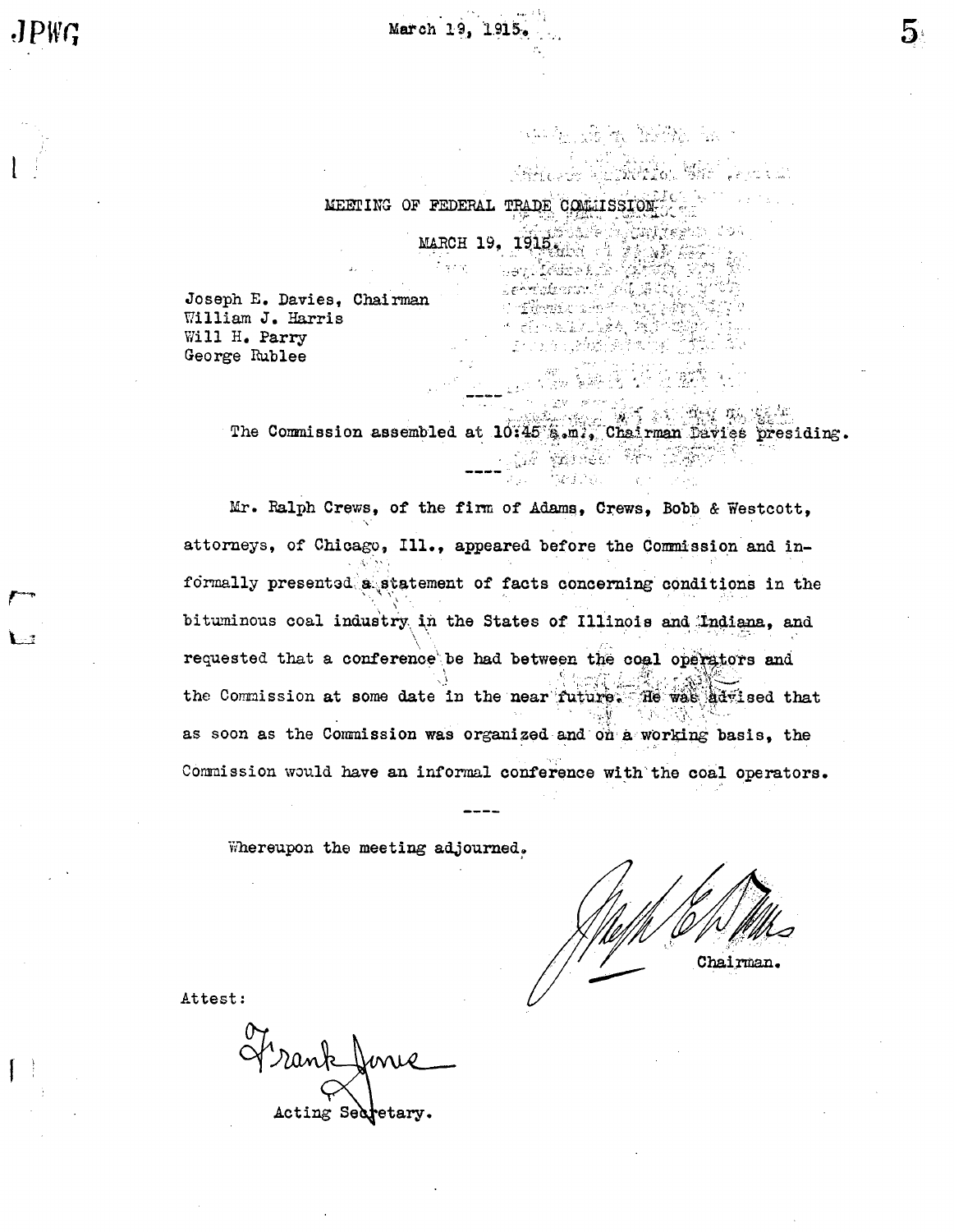March 20, 1915. No meeting held.

# MEETING OF FEDERAL TRADE COMMISSION

MARCH 22, 1915.

Joseph E. Davies, Chairman William J. Harris Will H. Parry George Rublee

in the back paid of the condegle paid of

The Commission assembled at 10:15 a.m., Chairman Davies pre-

siding.

การประมาณ ค.ศ. 2010 กล้าง<br>พ.ศ. 2010 - มีนาคม ค.ศ. 2010 - มีนาคม ค.ศ. 2010 - มีนาคม ค.ศ. 2010 - มีนาคม ค.ศ. 2010<br>พ.ศ. 2010 - มีนาคม ค.ศ. 2010 - มีนาคม ค.ศ. 2010 - มีนาคม ค.ศ. 2010 - มีนาคม ค.ศ. 2010 - มีนาคม ค.ศ. 2010 - มี

The entire meeting was devoted to a discussion of matters of

administrative detail.

24. 中国福建縣、建国第二十一月 的复数网络 医自由产于一种

Chairman.

Attest:

, a particle  $\sigma$ 

state state tinger ecretary

 $\label{eq:2.1} \mathcal{L}(\mathcal{L}) = \mathcal{L}(\mathcal{L}) \sum_{i=1}^n \sum_{j=1}^n \sum_{j=1}^n \mathcal{L}(\mathcal{L}_{\mathcal{L},\mathcal{L}}(\mathcal{L},\mathcal{L},\mathcal{L})) \mathcal{L}(\mathcal{L},\mathcal{L},\mathcal{L})$  $\Delta_{\rm X}$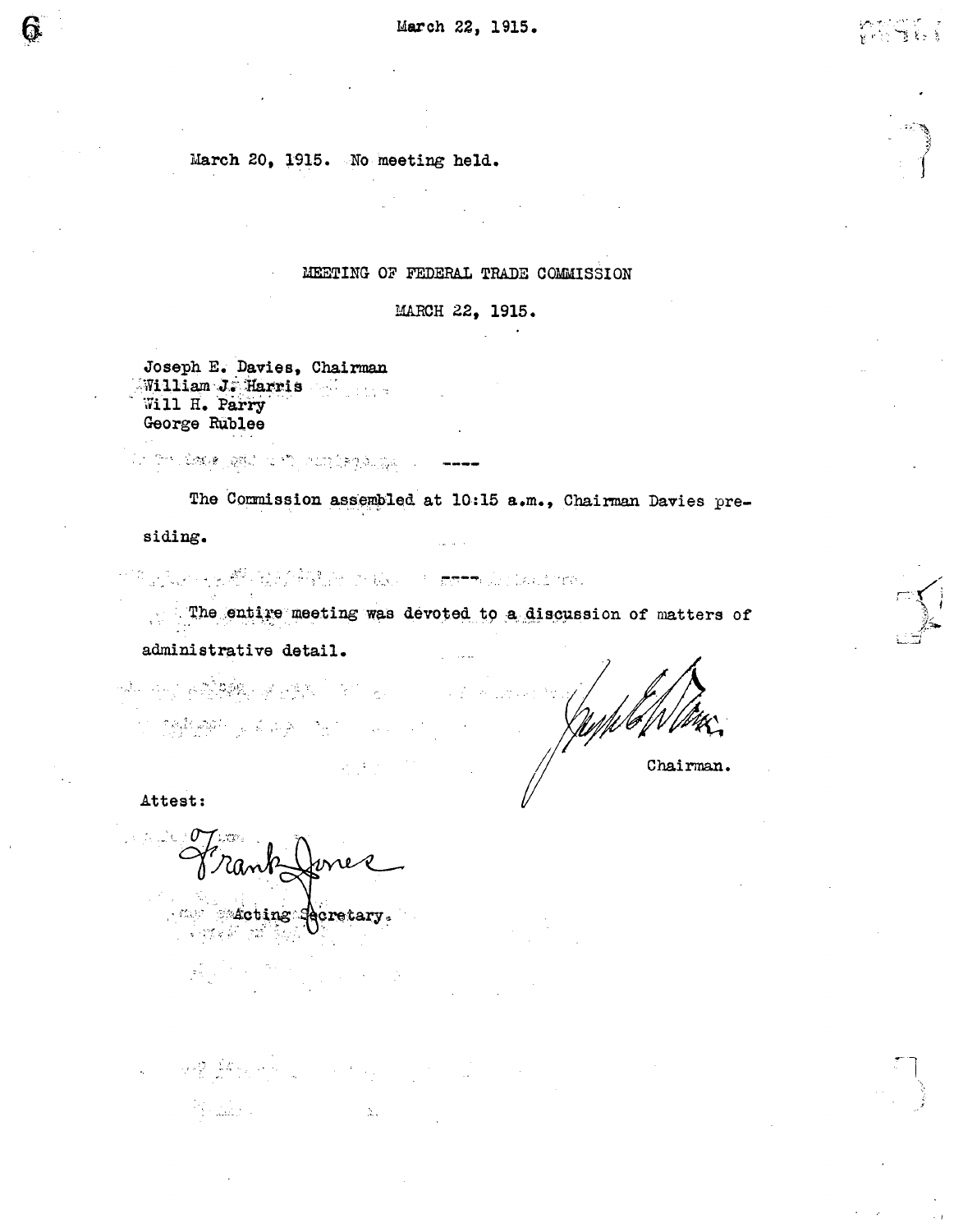JPWC

March 23, 1915.

# MEETING OF FEDERAL TRADE COMMISSION

MARCH 23, 1915.

Joseph E. Davies, Chai William J. Harris Will H. Parry George Rublee

> The Commission assembled at 10:15 a.m., Chairman Davies presiding. 平位/Vimes.

'férrit <sub>di</sub>ke.

an Perdero

Upon motion, the matter of procuring designs tor the seal of the Commission was referred to Commissioner  $\mathbb{P}$ arry. ...

Upon motion, Commissioner Harris and Commissioner Parry were appointed a committee to have charge of the rearrangement of rooms.

Upon motion, Commssioner Rublee was appointed a special oommittee to consider the status of the appropriations for the Commission and to make a report thereon to the Commission.

By resolution, it was decided that the Commission would follow the procedure noted below at its meetings:

10:30 to 11:30  $a.m.$  -- Executive session for the consideration of administrative and similar matters.

ll:30 to 12:30 -- Reception of visitors and consideration of new business.

By motion, Commissioner Parry was appointed a special committee to suggest the form of journal for the minutes of the Commission.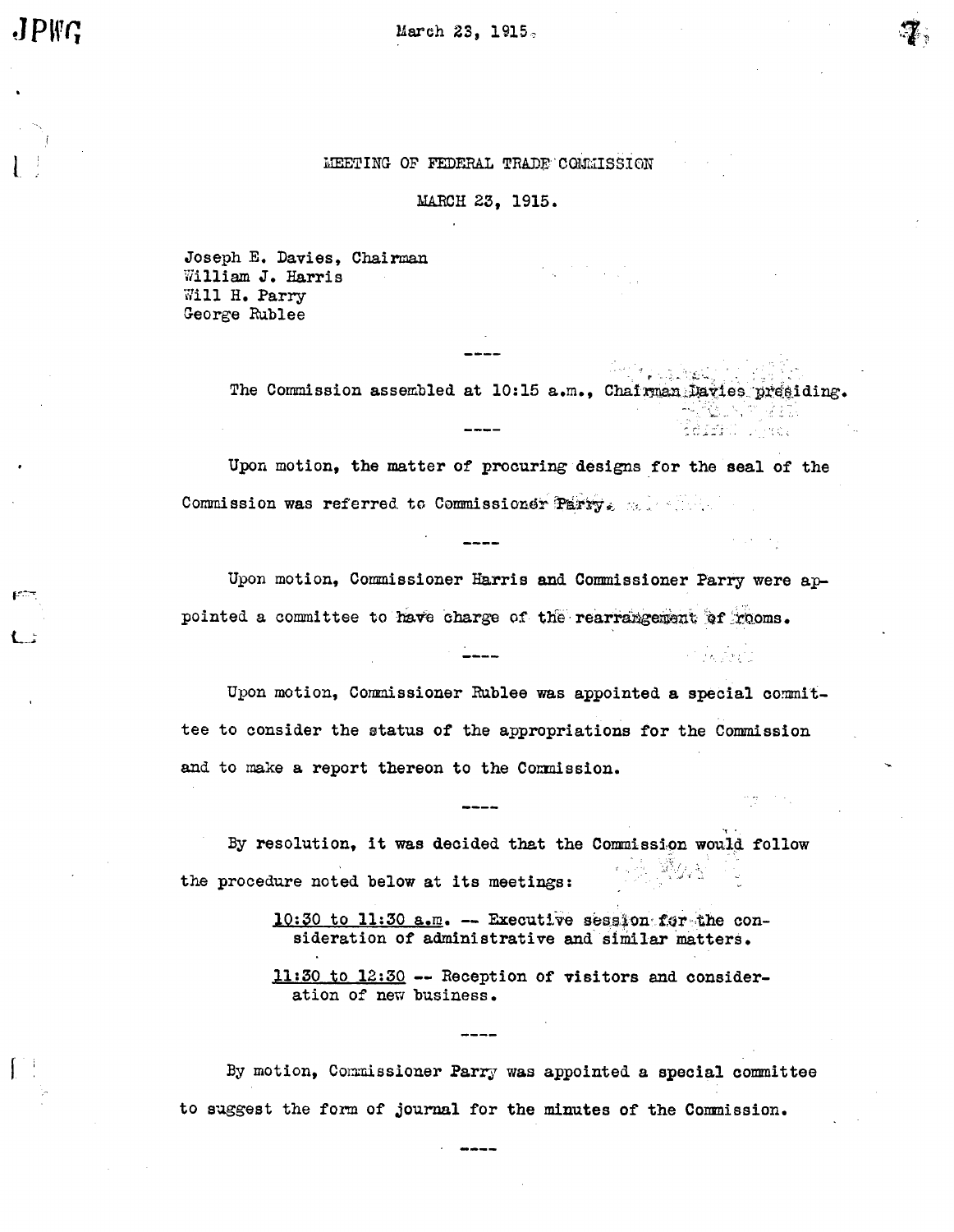| March 23, 1915 |  |
|----------------|--|
| March 24, 1915 |  |

The Acting Secretary was directed to make an appointment with Ar. George Johannes, Disbursing Clerk of the Department of Commerce for 11:30 a.m. on Wednesday.

Whereupon the Commission adjourned.

a na mga pinasa na sa sa sa sa sa

 $\label{eq:2.1} \lim_{\lambda\to\infty}\frac{1}{2\sqrt{\lambda}}\int_{0}^{2\pi} \left(\frac{1}{\lambda}\int_{0}^{2\pi} \frac{1}{\lambda}\int_{0}^{2\pi} \frac{1}{\lambda}\int_{0}^{2\pi} \frac{1}{\lambda}\int_{0}^{2\pi} \frac{1}{\lambda}\int_{0}^{2\pi} \frac{1}{\lambda}\int_{0}^{2\pi} \frac{1}{\lambda}\int_{0}^{2\pi} \frac{1}{\lambda}\int_{0}^{2\pi} \frac{1}{\lambda}\int_{0}^{2\pi} \frac{1}{\lambda}\int_{0}^{2\pi} \frac{1}{\lambda}\$ 

Chairman.

 $\mathcal{F}_{\mathcal{P},\mathcal{P}}$ 

Attest:

Acting Secretary.

あいたん アミンダウンド

a Laganith a debated

 $\sim M_{\odot}$  ,  $\sim 2.5$  km s  $^{-1}$ 

**の全てまたので、** 

## MEETING OF FEDERAL TRADE COLMISSION

MARCH 24, 1915.

Joseph E. Davies, Chairman William J. Harris Will H. Parry George Rublee

The Commission assembled at 10:30 a.m., Chairman Davies presiding.

Commissioner Parry reported that progress had been made in the matter of procuring a design for the seal of the Commission.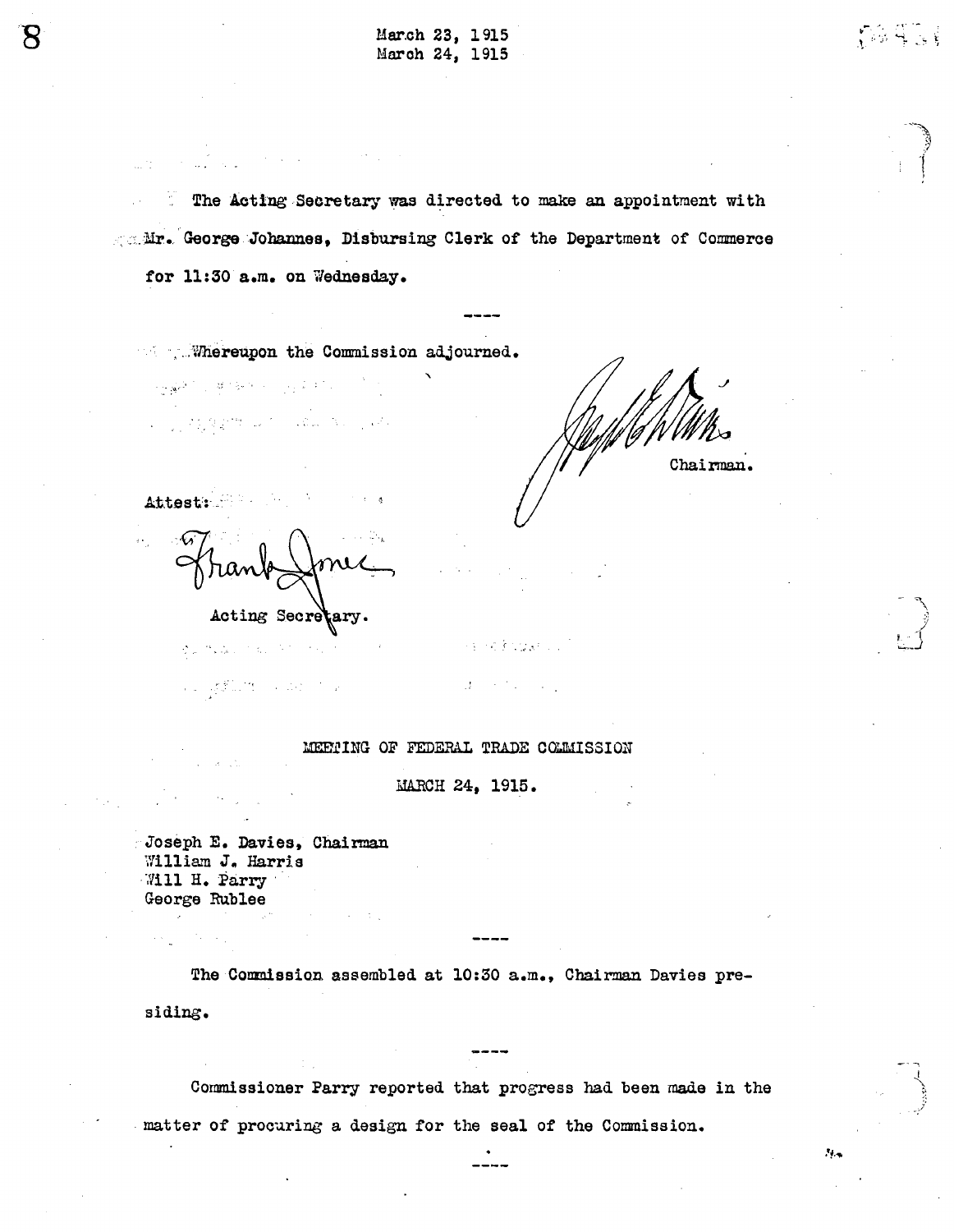March 24, 1915

A communication was received and read from Mr. Louis E. Van Norman, Editor of The Nation's Business, requesting an appointment with the Commission. The Acting Secretary was directed to arrange an appointment for 12:30 p.m. **PRIME +10** 

The offers of the Luce Press Clipping Bureau, and Henry Romeike, Inc., for press clipping service to the Commission. were presented and referred to Commissioner Parry for consideration and report.

Upon motion of Commissioner Parry, seconded by Commissioner Harris, Commissioner Rublee was appointed as special committee to report on the procedure and rules of practice of the Commission.

Upon motion, Commissioner Parry and Commissioner Harris were appointed a committee on rooms and the selection of furniture.

Mr. James F. Callbreath, Secretary of the American Mining Congress. appeared before the Commission on behalf of the bituminous coal operators of Illinois and Indiana, and requested for the operators a meeting with the Commission for the informal discussion of the problems of that industry. Mr. Callbreath was informed that as soon as the organization of the Commission was completed, a time would be set for an informal conference of the Commission with representative operators.

Senator Shields, of Tennessee, appeared informally before the Commission and made certain suggestions relative to procedure.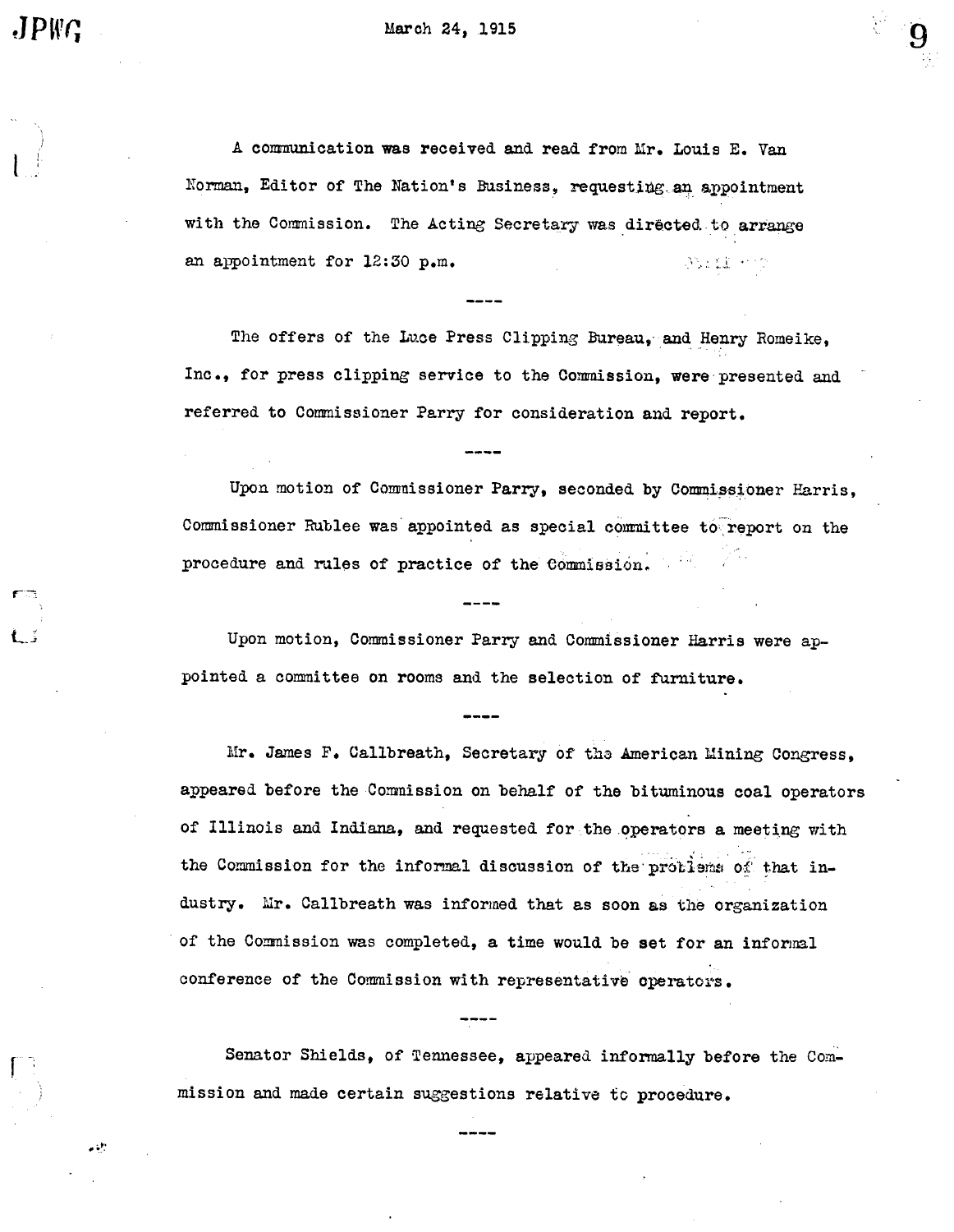Mr. George Johannes, Disbursing Clerk of the Department of

Ii;

Commerce, appeared before the Commission and accepted the position of special disbursing agent for the Commission, subject to the approval of the Secretary of Commerce, whereupon the following resolution was offered by Commissioner Harris, seconded by Conmissioner Rublee, and adopted, with the instruction that it be transmitted to the Secretary of Commerce:

> Be it resolved, That Mr. George Johannes is hereby designated as Special Disbursing Agent for the Federal Trade Commission, by and with the approval of the Secretary of Commerce. Be it further resolved, That the penalty of his official bond be in the sum of Ten Thousand Dollars.

Whereupon the Commission took a recess until 3:00 p.m.

 $-000-$ 

The Commission reconvened at 3:00 p.m. for the further consideration of business, Chairman Davies presiding and all members being present except Commissioner Hurley.

li. William A. Boykin, Jr., President of the Standard Compressed Yeast Company, of Baltimore, Md., and Mr. James Piper, 607 Calvert Building, Baltimore, Md., attorney for the company, appeared before the Commission and made an informal complaint as to certain alleged unfair methods of competition on the part of the Fleischmann Company.

Upon invitation of the Commission, Mr. George B. McGinty, Secretary of the Interstate Commerce Commission, appeared before the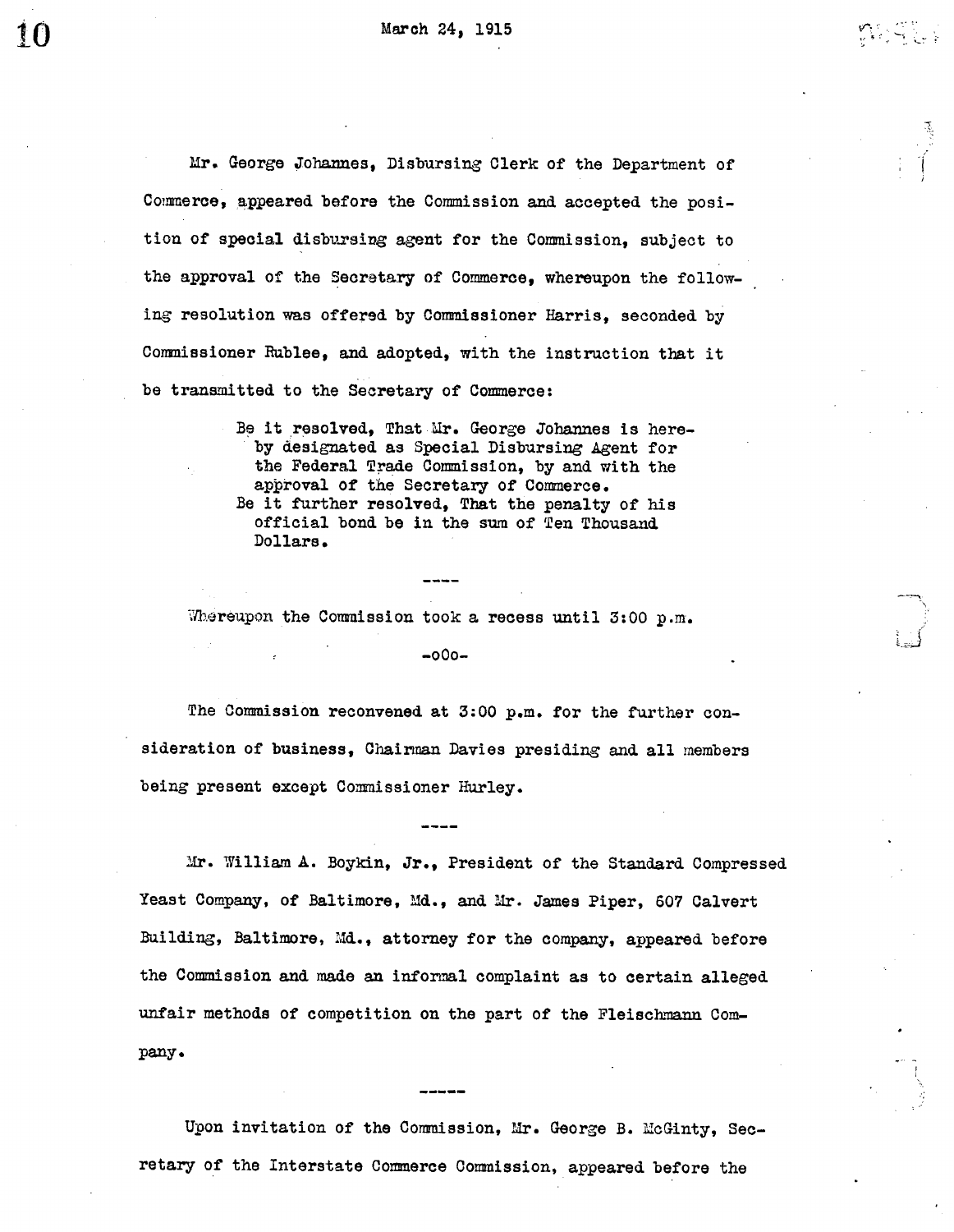Commission and explained the duties of the Secretary of the Interstate Commission. The thanks of the Commission were voted to Mr. McGinty for Commerce Commission and also the procedure and organization of that his courtesy in giving the Commission this information, and Mr. McGinty to the Commission. very kindly tendered his good offices at any time he could be of service

The Acting Secretary was directed to call upon the Secretary of the Interstate Commerce Commission to examine the form of the journal in use by that Commission.

Whereupon the meeting adjourned.

Chairman.

Attest:

 $\delta$ Acting Secretary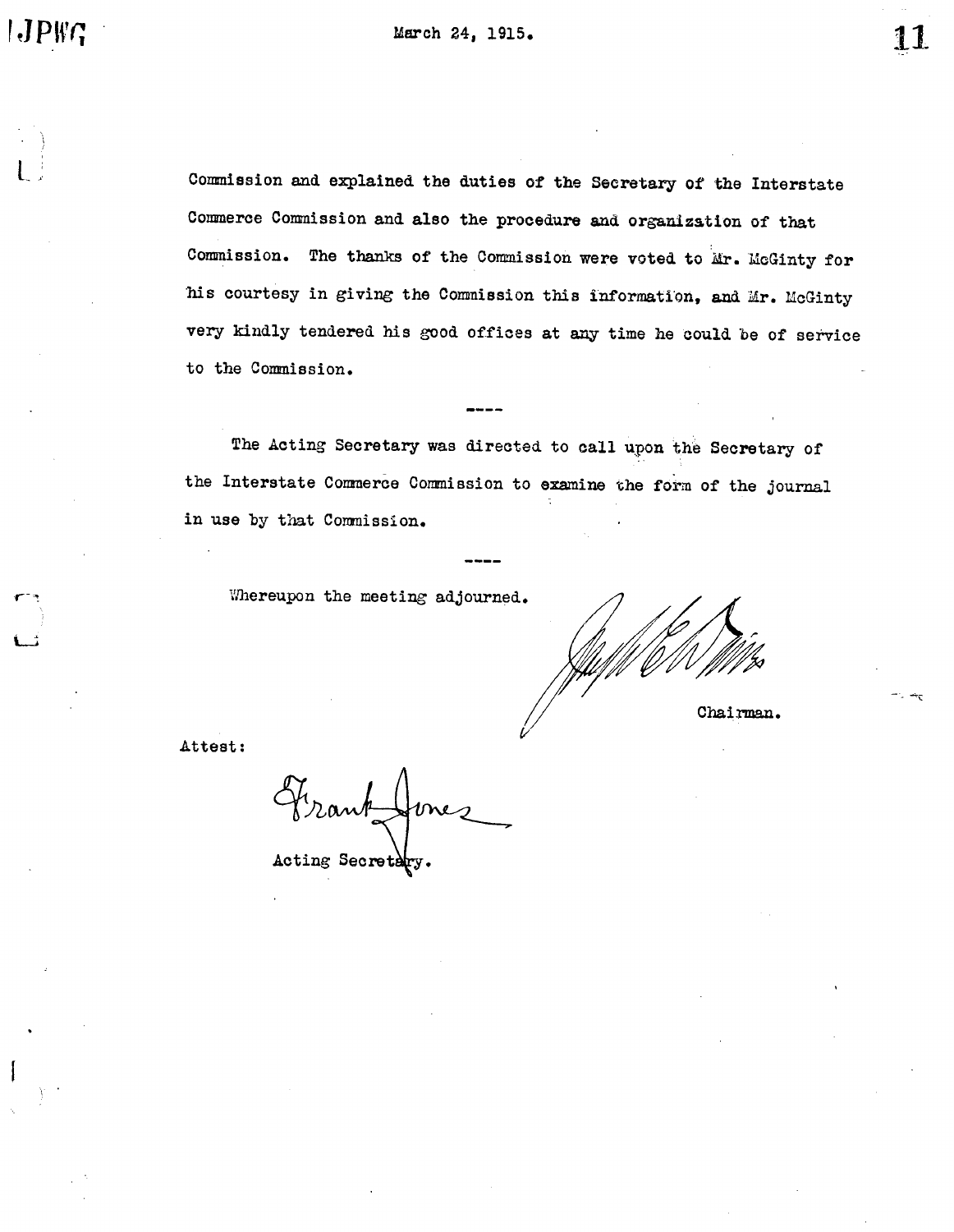MARCH 25, 1915.

Joseph E. Davies, Chairman William J. Harris Will H. Parry George Rublee

The Commission assembled at 10:30 a.m., Chairman Davies presiding.

Mr. Roland L. Morris, Attorney, 1617 Land Title Building. Philadelphia, Pa., representing the Borden Condensed Milk Co., and other manufacturers of condensed milk, appeared before the Commission and made an informal statement concerning conditions in that industry. Mr. Morris stated he would make a more formal statement to the Commission in the near future.

Mr. T. James Fernley, 505 Commerce St., Philadelphia, Pa., Advisory Secretary of the National Supply and Machinery Dealers Association, also representing the National Hardware Association, the National Wholesale Dry Goods Association, the National Button Manufacturing Association, The National Sheet Metal Club, and the National Jewelers Association, appeared informally before the Commission and made a statement concerning problems confronting the various associations represented by him.

Mr. L. E. Van Norman, editor of the "Nation's Business," discussed matters of general interest to the Commission in an informal way.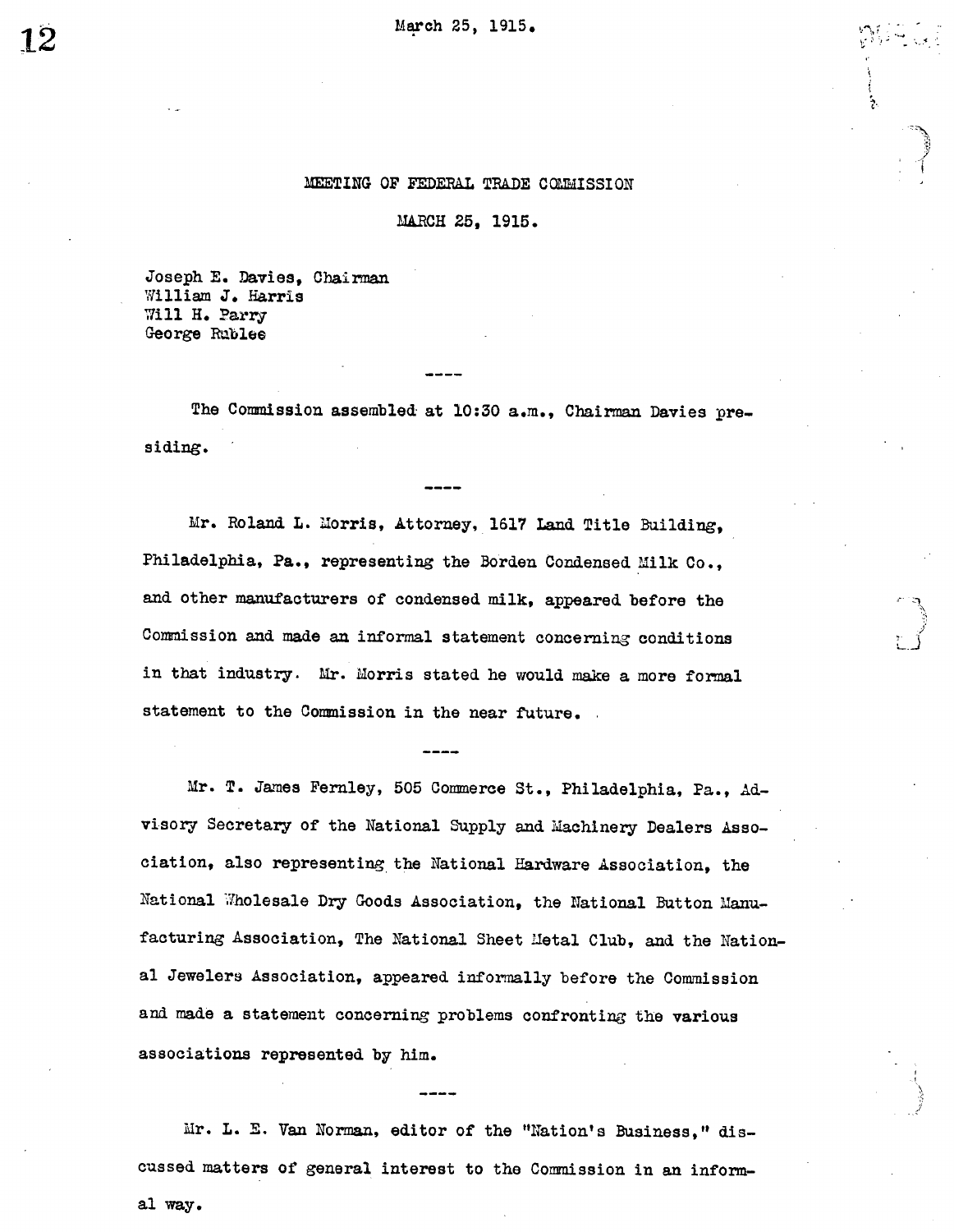$\mathsf{L}$  ,

 $JPI^c$  March 25, 1915 March 26, 1915

> Matters of internal organization were also discussed by the Commission, whereupon the meeting adjourned.

/f/t Chairman.

Attest:

Acting Secretary

## MEETING OF FEDERAL TRADE COMMISSION

MARCH 26, 1915.

Joseph E. Davies, Chairman illiam J. Harris Will H. Parry George Rublee

The Commission assembled at 10:30 a.m., Chairman Davies presiding.

Upon motion of Commissioner Parry, seconded by Commissioner Harris, resolution concurring in the action of the Chairman in authorizing advance of funds to the credit of George Johannes, Special Disbursing Agent, in the sum of  $$20,000$ , was unanimously adopted.

Upon motion of Commissioner Parry, seconded by Commissioner Rublee, the following resolution was adopted: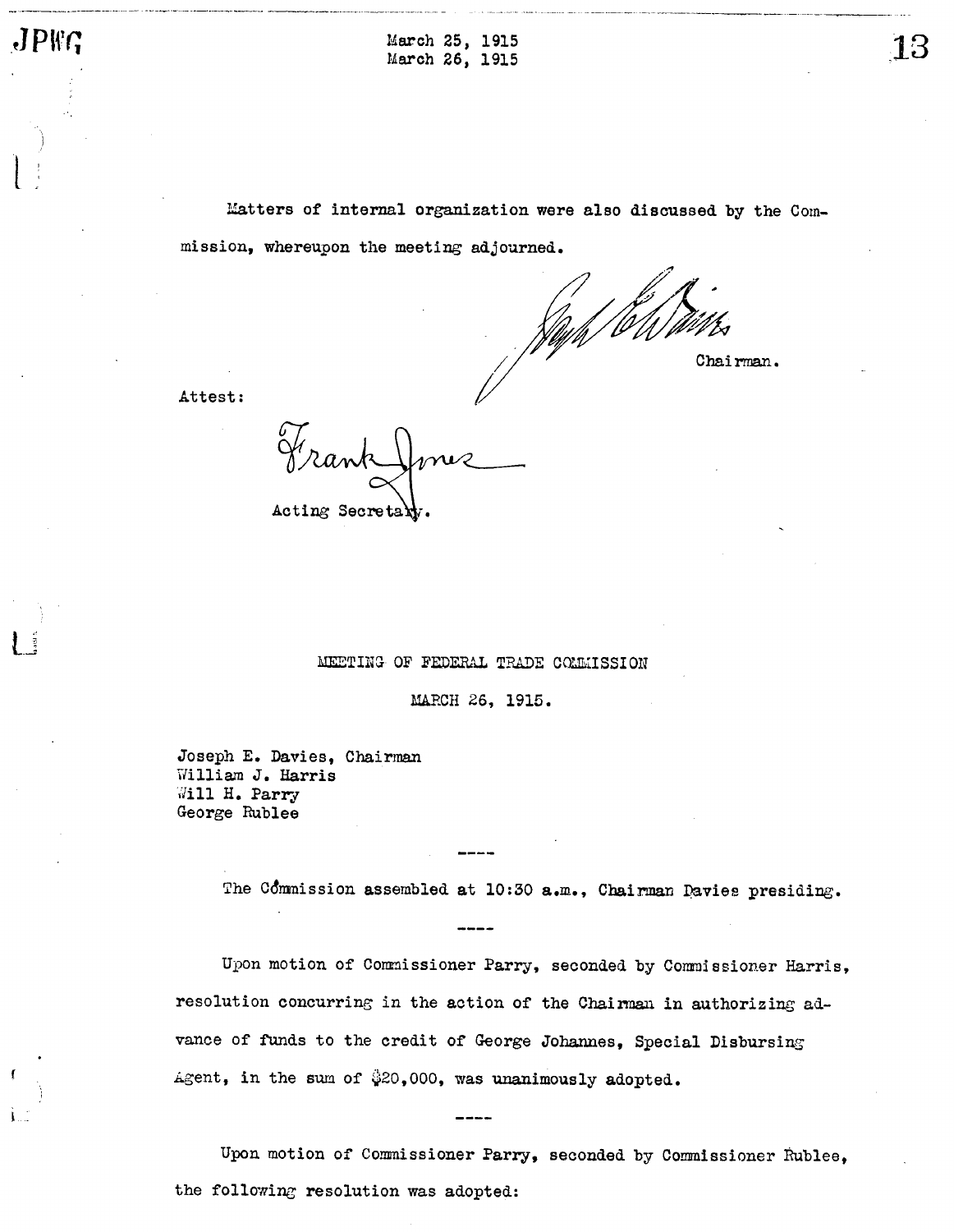BE IT RESOLVED: That the rules and regulations heretofore governing the personnel of the Bureau of Corporations in the Department of Commerce, both as to internal matters and outside travel, be, and the same are, hereby adopted as the rules and regulations governing the personnel of the Federal Trade Comnission, until otherwise ordered.

The Chief Clerk was directed to secure from the Civil Service Commission six copies of all rules and regulations applicable to employments under the classified civil service, as affecting the Federal Trade Commission.

Upon motion of Commissioner Parry, seconded by Commissioner Rublee, Mr. Walker was given the following directions:

First: To prepare a memorandum regarding pending investigations of the Bureau of Corporations at the time of its merger in the Federal Trade Comnission, said memorandum to comprise a brief statement regarding each pending investigation by Mr. Walker, together with supplementary memoranda of the said investigations by the persons in immediate charge respectively.

Second: To prepare a memorandum regarding investigations completed immediately before the merger of the Bureau of Corporations in the Federal Trade Commission, and attach to the same copies of the letters of submittal for the reports on the said investigations.

Third: To prepare a memorandum regarding the functions of the Federal Trade Commission as provided in the law, and suggestions with respect to the method of organizing the staff of the Commission and conducting the work.

Mr. Herbert CantMarshall, Attorney at Law, New York City, appeared before the Commission and discussed informally the duties of a Secretary to the Commission.

Commissioner Parry made a preliminary report concerning the

 $\ddot{}$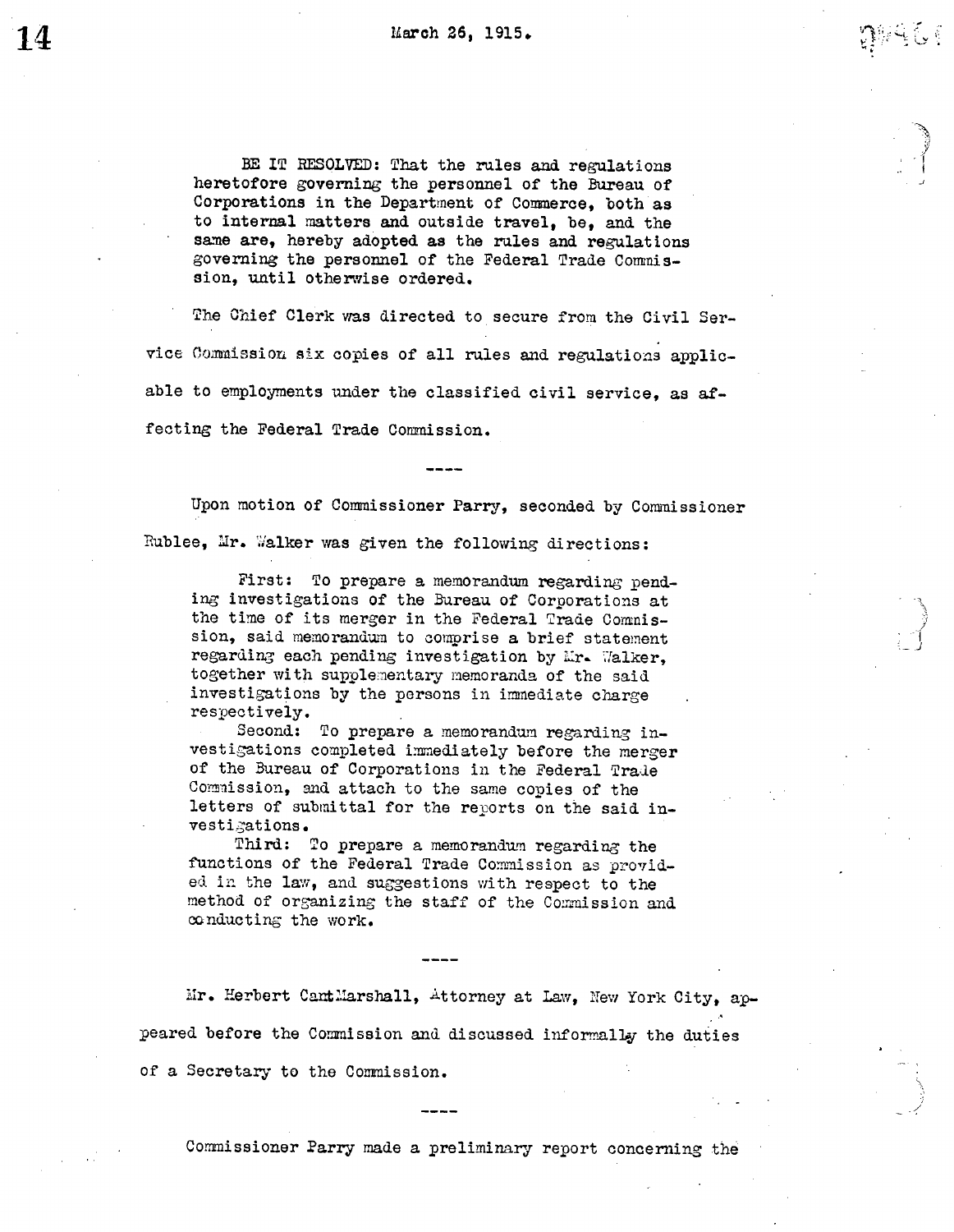form of journal of the Commission, and was authorized to make further investigations.

Whereupon the meeting adjourned.

Chairman.

Attest:

Frank Jonez<br>Arank Jonez

March 27, 1915. No meeting held.

March 29, 1915. No meeting held.

March 30, 1915. No meeting held.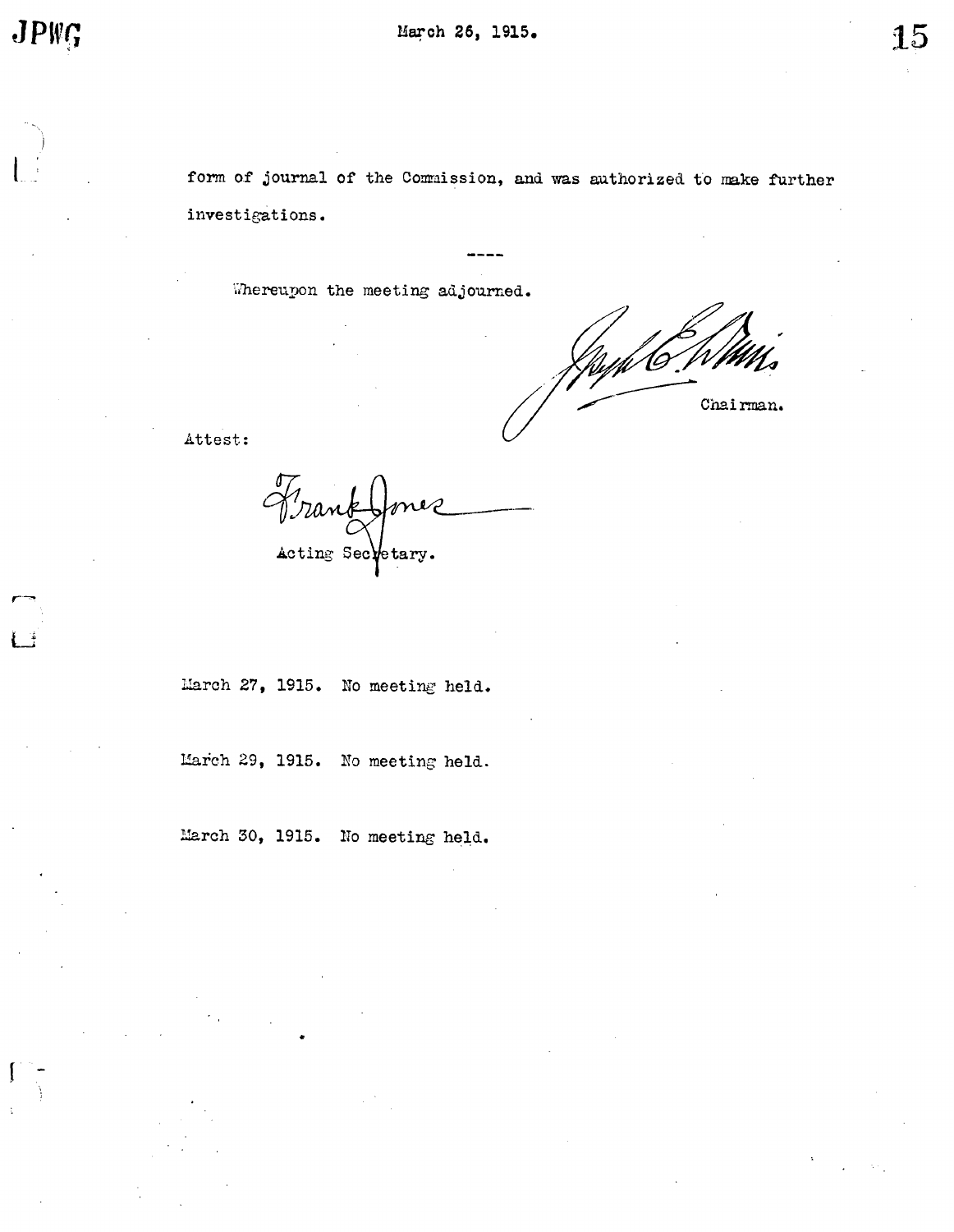MARCH 31, 1915, 10:30 A. M.

Joseph E. Davies, Chairman Edward N. Hurley, Vice Chairman William J. Harris Will H. Parry George Hublee

The standardization of office forms, etc., was taken under consideration and referred to Commissioner Parry.

Directed that a copy of the memorandum on organization prepared by the Chief Clerk be furnished each Commissioner.

Letter of J. F. Callbreath, Secretary of the American Mining Congress, (File 8507-1), dated March 29, 1915, transmitting a letter addressed to Joseph E. Davies, Chairman of the Federal Trade Commission, from a committee of Indiana coal operators claiming to represent 80 per cent of the coal production of Indiana, and signed by Mr. Carl Scholz, chairman of the said committee, referred to Commissioners Rublee and Parry for consideration and report.

At 1:00 p.m., recess was taken until 3:00 p.m.

The Commission reassembled at the hour of 3 o'clock,  $p.m.$ 

Joseph E. Davies, Chairman William J. Harris Will H. Parry George Rublee Edward N. Hurley, Vice Chairman

Commissioner Rublee reported a form of letter addressed to the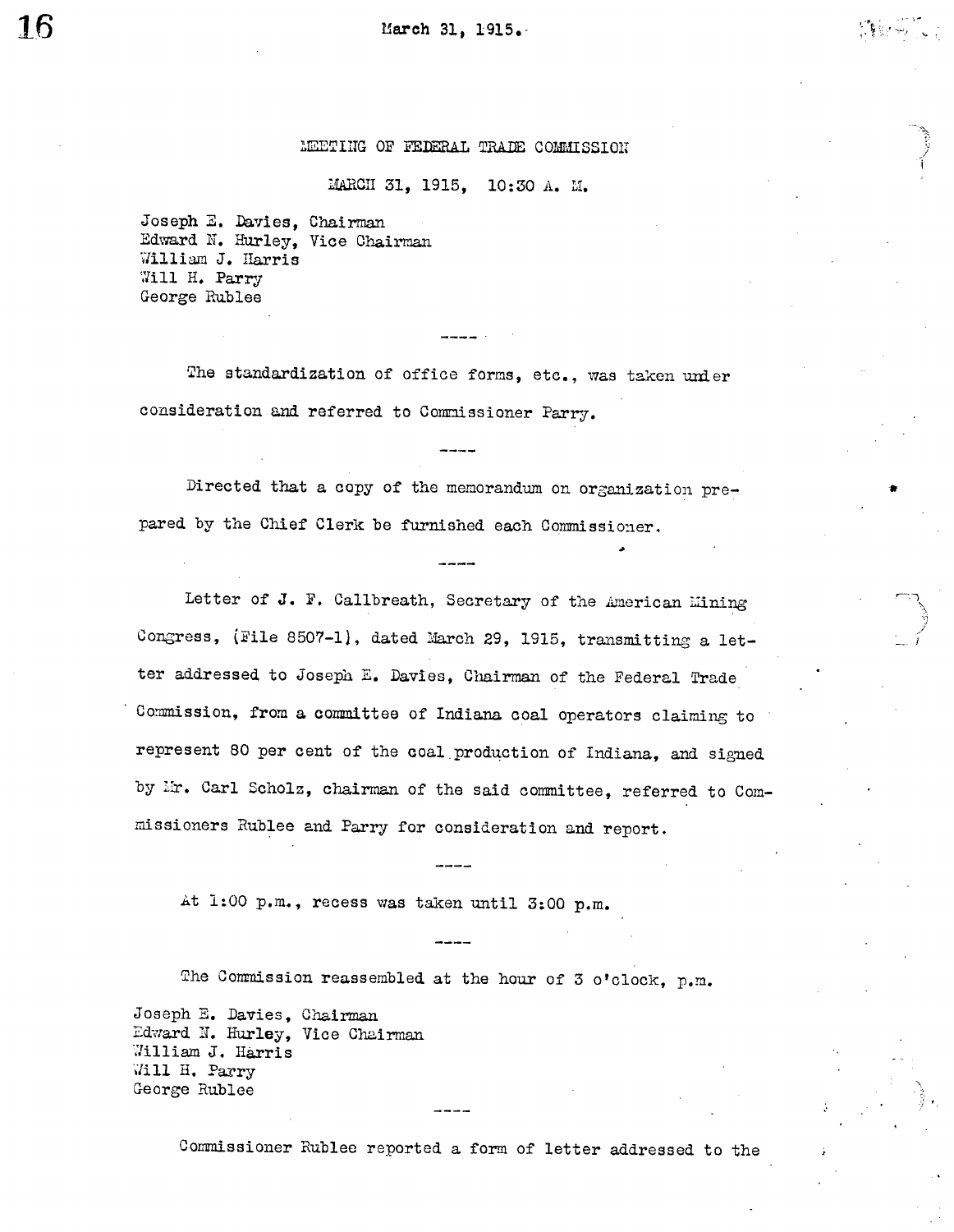April 1, 1915.

19

Whereupon recess was taken until  $3:00$  p.m.

The Commission reassembled at 3:00 o'clock, p.m.

Joseph E. Davies, Chairman Edward N. Hurley, Vice Chairman William J. Harris Will H. Parry George Rublee

Hon. J. M. Dickinson, Ex-Secretary of War, appeared before the Commission and expressed his views upon the question of restraint of trade.

Mr. O. A. Conrad, 1123 Carnegie Building, Pittsburgh, Pa., presented a request for an expression from the Commission as to the legality of a proposed association of dealers in slag (the by-product of blast furnaces). He was advised that the Commission could not give advice on this question, but would be interested in receiving his statement of conditions affecting this trade.

A telegram from Mr. J. H. Bloedel (File 8508-2), a lumberman of the Pacific coast, asking for an appointment with the Commission for Saturday, April 3, 1915, was read. It was ordered that Mr. Bloedel be informed that the Commission would receive him at  $11:00$  a.m. on that date.

|         | Whereupon the meeting adjourned. |                   |  |  |         |
|---------|----------------------------------|-------------------|--|--|---------|
| Attest: |                                  |                   |  |  |         |
|         |                                  |                   |  |  | Chairma |
|         |                                  | Acting Secretary. |  |  |         |

Charman.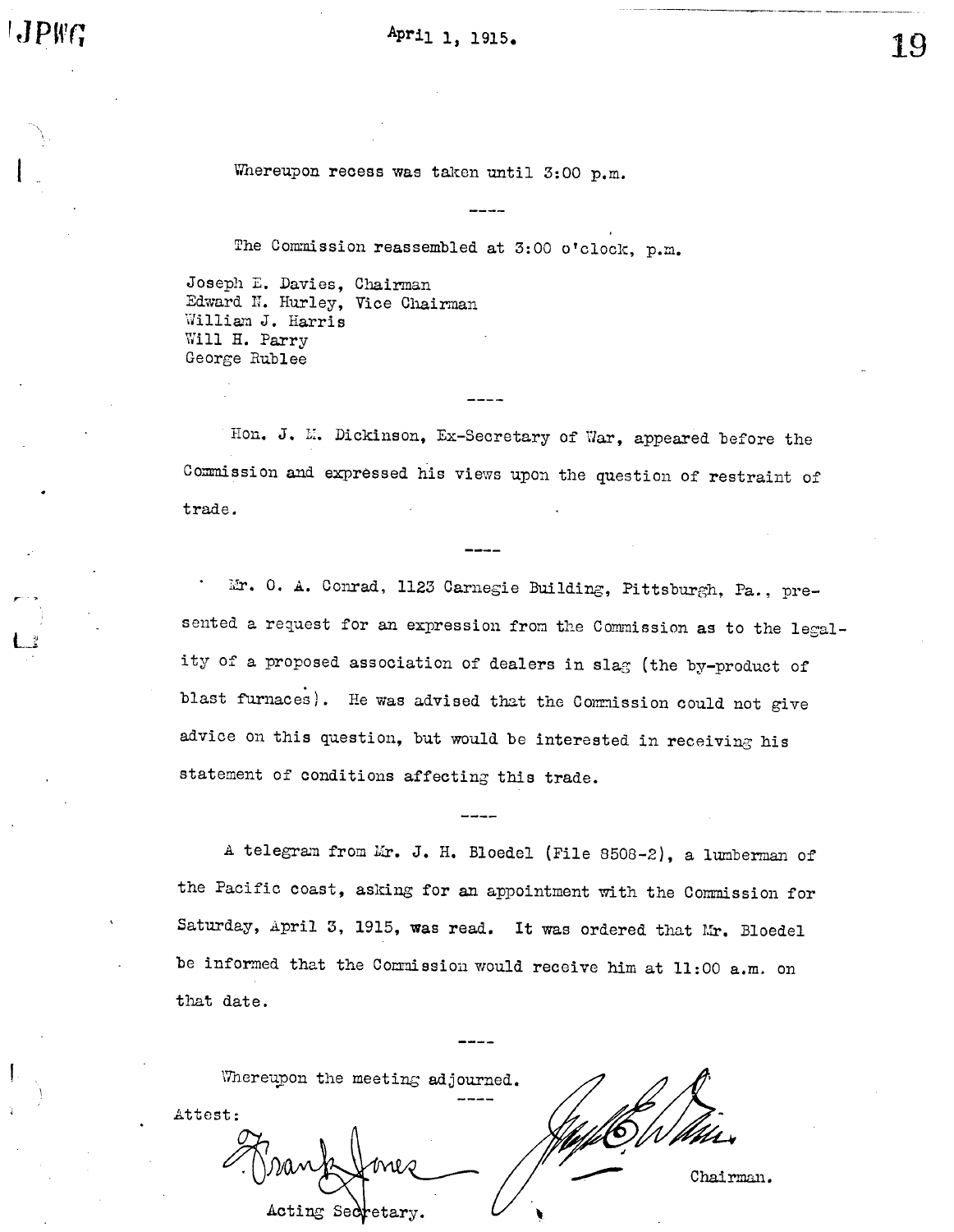APRIL 2, 1915, 11:00 A.M.

Joseph E. Davies, Chairman Edward N. Hurley, Vice Chairman William J. Harris Will H. Parry George Rublee

A letter of the Secretary of Commerce (File 8510-1), dated April 1, 1915, suggesting the desirability of an extensive investigation on the subject of roofing and roofing materials, and requesting the assignment of Mr. T. M. Robertson, Special Examiner, to act in this inquiry under the general direction of the Bureau of Foreign and Domestic Commerce, was presented. The letter was referred to Mr. Robertson, with the direction that he report to the Commission as to the practicability of this work being taken up.

Upon motion, the following resolution was adopted:

BE IT RESOLVED: That the Chief Clerk be and is hereby authorized to execute orders and requisitions for miscellaneous supplies from the schedule contractors on the General Supply Committee's schedule, and to prepare specifications and receive and open bids and make awards covering such supplies that do not appear on the schedule, and to carry on the correspondence connected therewith; all of his acts performed in pursuance of the above are I required to have the approval of Commissioner Parry.

At 12:00 m. recess was taken until 3:00 p.m.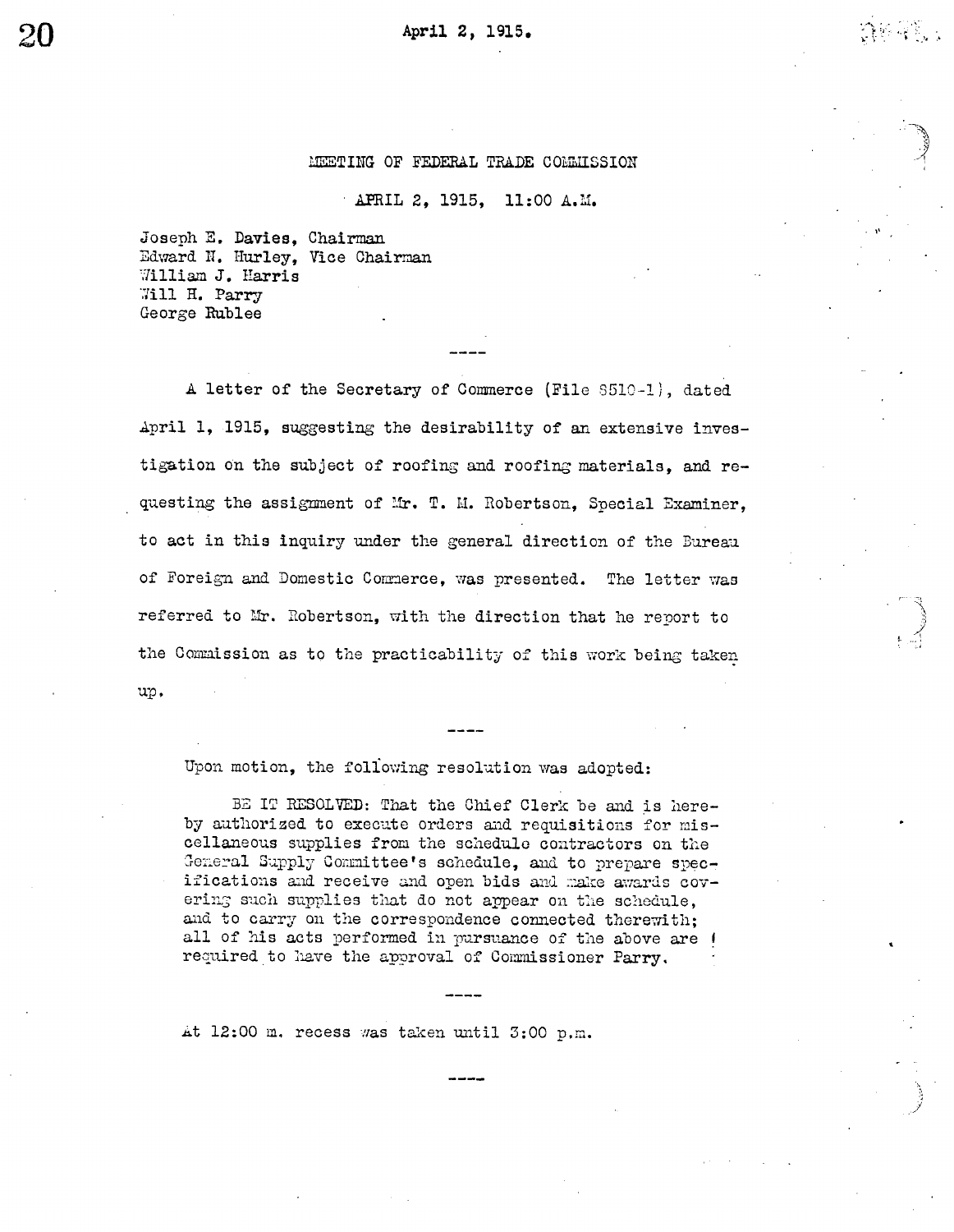r z

The Commission reassembled at  $5:00$  p.m.

Joseph E. Davies, Chairman Edward N. Hurley, Vice Chairman illiam J. Harris Will H. Parry George Rublee

C. I. Millard, President, John L. Roper Lumber Co., Horfolk, Va., appeared before the Commission and made an informal statement as to a mills in North and South Carolina. He was requested to furnish the suggested plan of cooperative selling agencies proposed by a number of data in the form of a letter to the Commission, at his convenience.

Thereupon the meeting adjourned.

Chairman.

Attest:

anf Acting Sec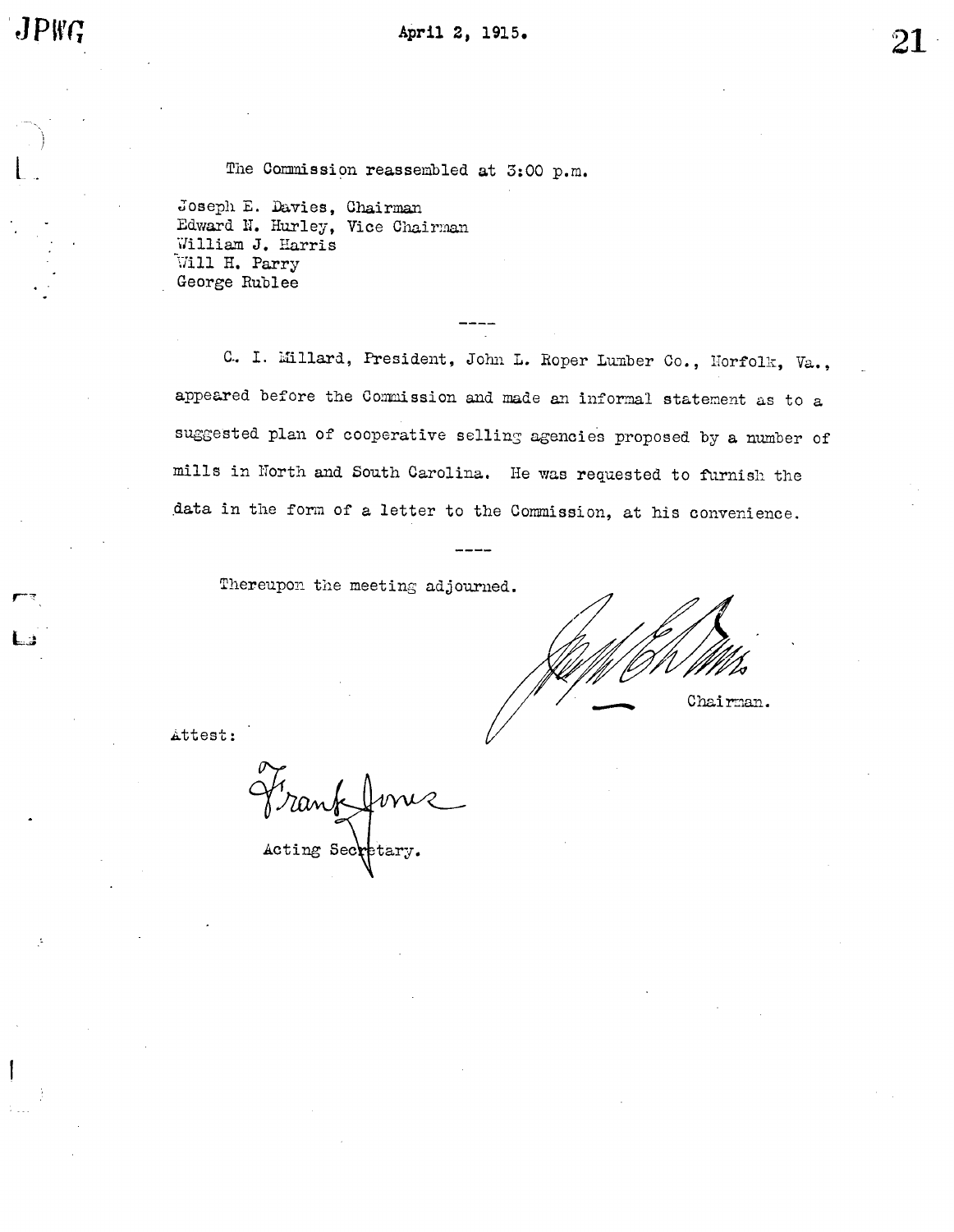# APRIL 3, 1915, 11:00 A.M.

Joseph E. Davies, Chairman Edward N. Hurley, Vice Chairman William J. Harris Will H. Parry George Rublee

Col. Alden J. Blethen, editor and publisher, Seattle Daily Times, made an informal statement concerning trade conditions in the Pacific Northwest.

J. H. Bloedel, President, Bloedel-Donovan Lumber Lills, of Seattle, Washington, made an informal statement concerning conditions affecting the lumber industry in the Pacific Northwest, and also filed with the Commission a telegram from the Shingle Branch of West Coast Lumber Manufacturers' Association (dated April 2, 1915), concerning certain conditions affecting the lumber industry. Both matters were referred to Chief Economist Walker for the preparation of memoranda.

Thereupon the meeting adjourned.

Chairman.

Attest:

Acting Seqretary.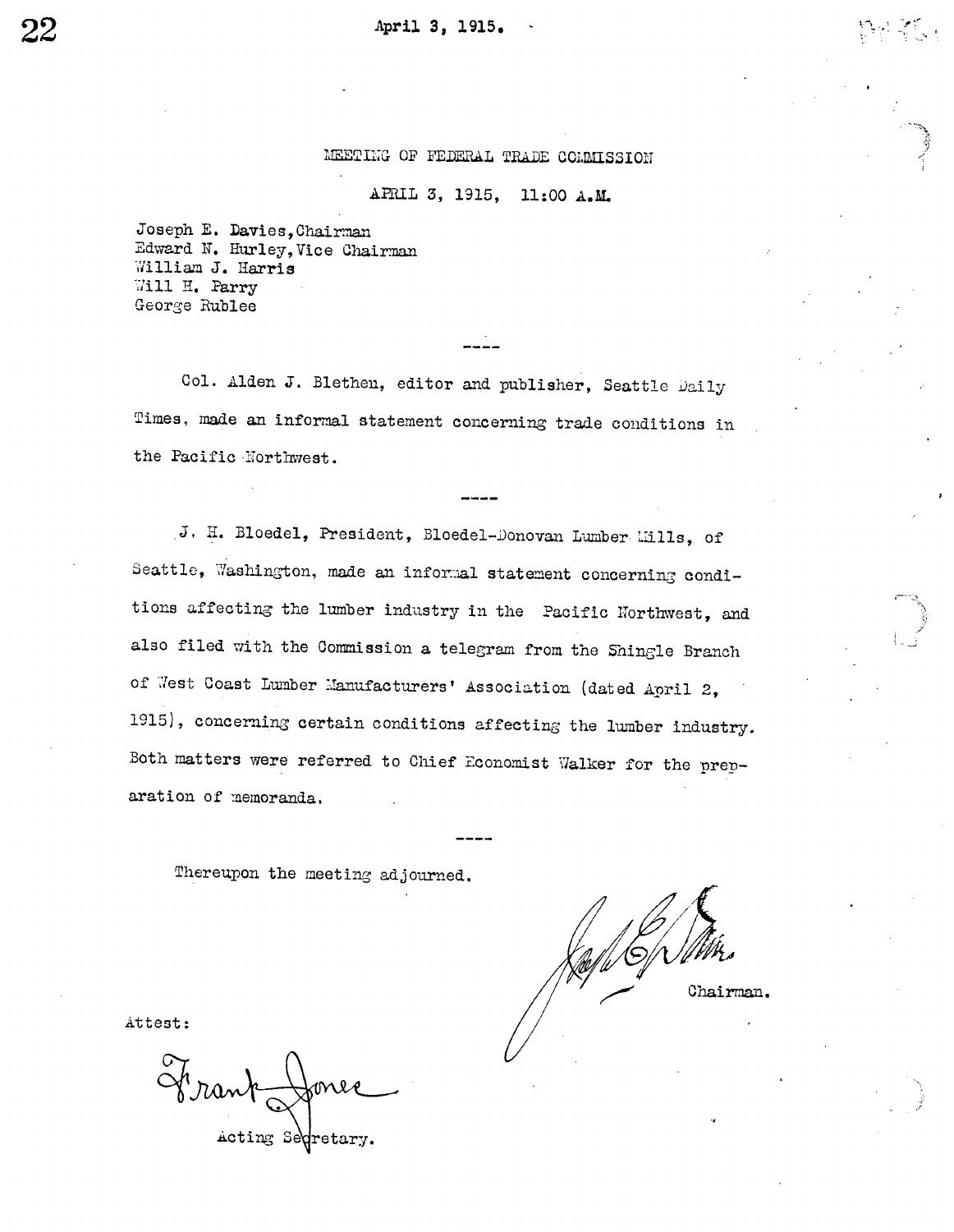$\mathbf{l}$ 

April 5, 1915. No meeting held. April 6, 1915. No meeting held. April 7, 1915. No meeting held. April 8, 1915. No meeting held. April 9, 1915. No meeting held. April 10, 1915. No meeting held. April 12, 1915. No meeting held.

## MEETING OF FEDERAL TRADE COLMISSION

APRIL 13, 1915, 10:00 A.M.

Joseph E. Davies, Chairman Edward N. Hurley, Vice Chairman<br>Will H. Parry

Gilbert H. Montague, Counseller at Law, 40 Wall Street, New York, appeared before the Commission and upon invitation made verbal suggestions concerning rules of practice, etc. He was requested to submit his suggestions in writing, which he promised to do.

Isaac H. Taylor and H. B. Stewart, attorneys at law (associated as Taylor & Stewart), of Canton, Ohio, appeared before the Commission and informally presented a plan of organization proposed by a number of companies in and about Canton, Ohio, engaged in the sewer pipe, tile, and terra cotta industry. They stated the objects of the proposed association to be gubstantially as follows: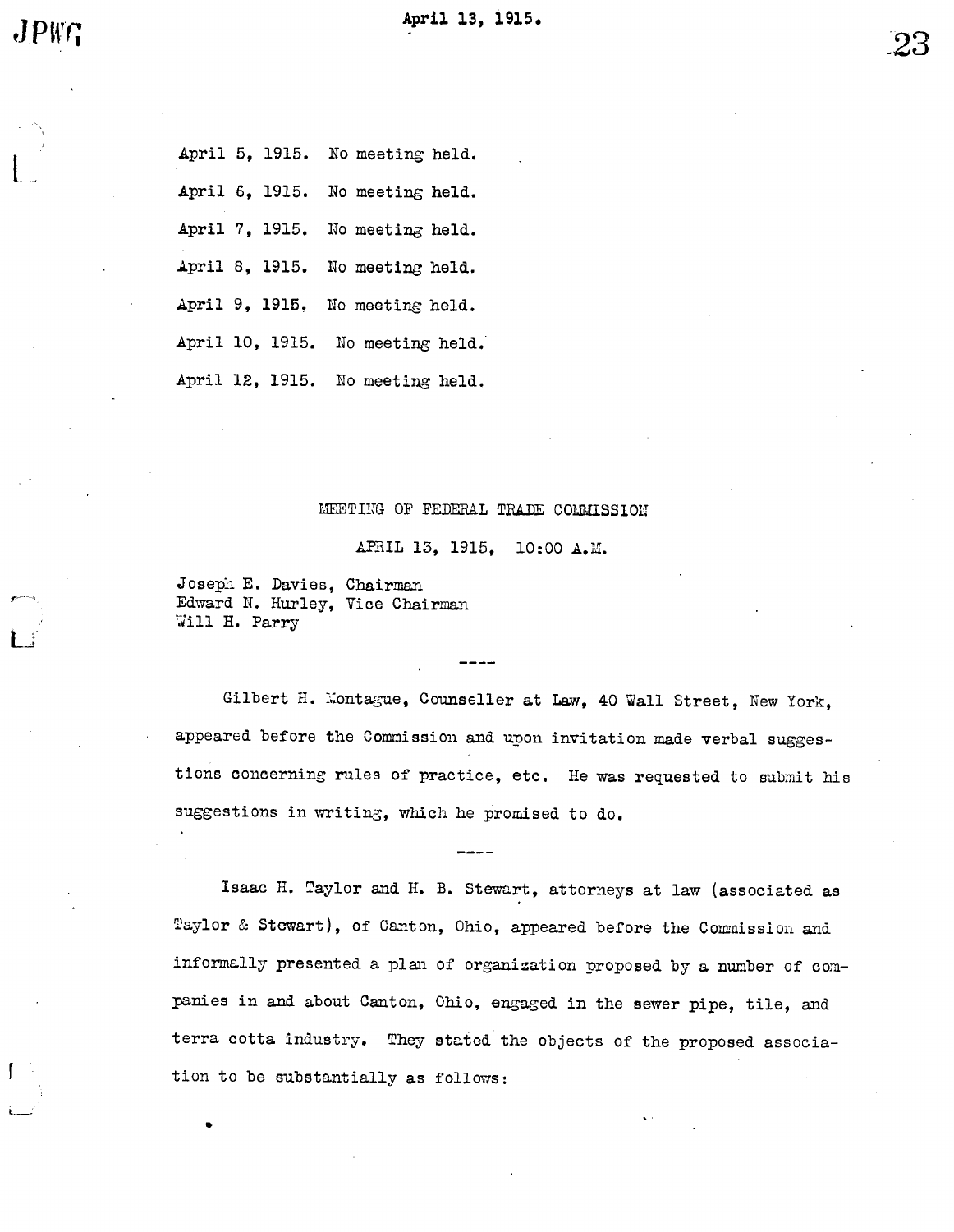naga,

OBJECTS OF THE ASSOCIATION:

To promote publicity in the transaction of the business of the members of the Association.

To collect and disseminate information relating to the manufacture and sale of products.

To devise ways and means for promoting and advertising the use of the different products.

To devise a scientific system of cost accounting, but without in any manner seeking to have disclosed the actual cost to any member of the Association.

To take up and carefully consider sanitary, hygienic and safety measures and appliances, and to cooperate with legislatures and other public bodies in the framing of laws along these lines.

To bring out into the open all competitive conditions and the introduction of the open price policy.

There shall be no penalties of any kind connected with the operation of the Association, and no assessments, except to cover actual fees and expenses.

There shall be nothing secret about either the meetings or the operation of the Association.

Members may invite competitors, who are not members. to attend its meetings.

Nothing in the plan or operation shall be understood or construed as directly or indirectly restraining the freedom of any member to at all times quote such prices and terms as he may please, each member being as free to compete for business as he would be if the Association did not exist.

No member shall enter into any agreement or understanding of any nature or kind whatsoever, the object of which is to restrain trade, limit competition, regulate prices, or do any act which is contrary to the spirit and letter of the law. REPORTING PLAN:

The Reporting Plan is adopted for the sole purpose of bringing out into the open all competitive conditions, without in any manner seeking to restrict competition or control prices. Its principal object is to place purchasers and sellers upon a footing of equality, and the exchange of information under this plan is for the purpose of meeting the vicious practice that prevails with many private buyers of asking for prices with no intention of accepting the lowest in good faith, but with the intention of using the bids and prices received to pit the sellers, one against another, in a situation wherein the seller is kept in the dark as to what bids are actually in, while the purchaser has that information in his hands and unscrupulously uses it.

No formal action was taken on the matter. The Chairman called the attention of the attorneys to the provisions of law and to a let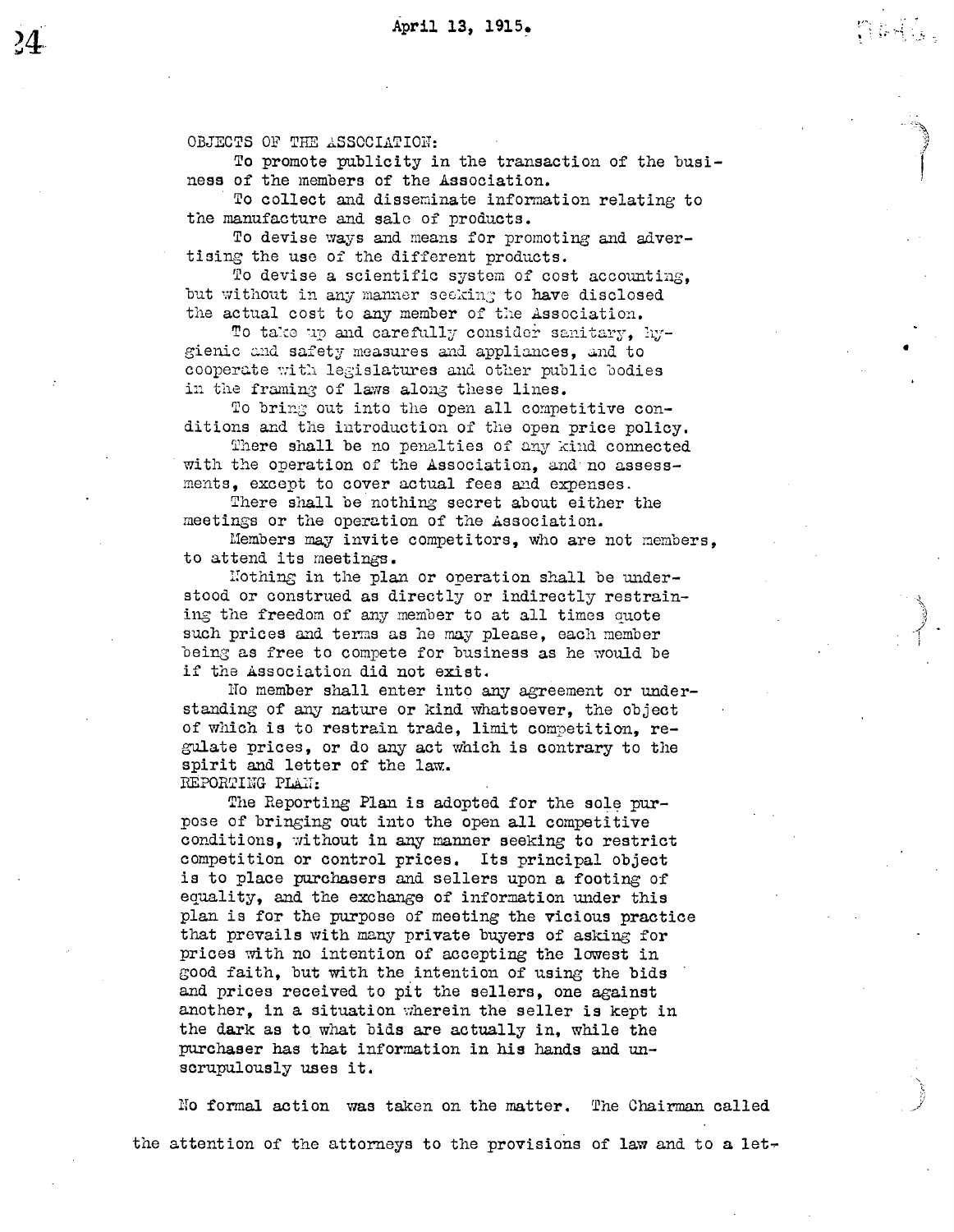$\lfloor \rfloor$ 

April 13, 1915.

ter from F. W. Lehman, of St. Louis, Mo., to George K. Smith, of St. Louis. Mo., dated April 8, 1909, and published on pages 136, 137 and 138 of Part IV of the Report of the Commissioner of Corporations on the Lumber Industry.

The Chairman reported the text of an opinion rendered by the Comptroller of the Treasury under date of April 10, 1915, in reply to his (the Chairman's) request of April 2, 1915, for a decision upon questions affecting the status of the appropriations of the Commission.

Edward Wise, of New York, vice-president of the United Cigar Stores Company, appeared before the Commission informally, but presented no matter of . business.

United States Senator George E. Chamberlain, of Oregon, and Joseph N. Teal, an attorney at law of Portland, Oregon, appeared informally before the Commission.

Commissioner Parry presented the following report upon the form of journal, which report was upon motion adopted:

> RECOMMENDATION IN RE FORM OF JOURNAL OF FEDERAL TRADE COMMISSION.

After investigation of the form of minutes used by the Civil Service Commission, the Federal Reserve Board, and the Interstate Commerce Commission, I would make the following recommendations:

(a) Procedure in taking minutes.  $-$  Some employee of the Commission, who can absolutely be trusted and who is a man of considerable intelligence, should be present at all meetings of the Commission and report them. One of the Commissioners might do this, dictating the minutes of the meeting to a confidential stenographer, but this seems to be placing an unnecessary duty upon him. Imediately after the meeting the minutes should be written up and delivered to the Secretary for correction of style, etc. Upon approval by the Commission, the minutes should be entered in the permanent minute book. This rough draft is to be destroyed immediately after an engrossed copy thereof, with the corrections noted thereon,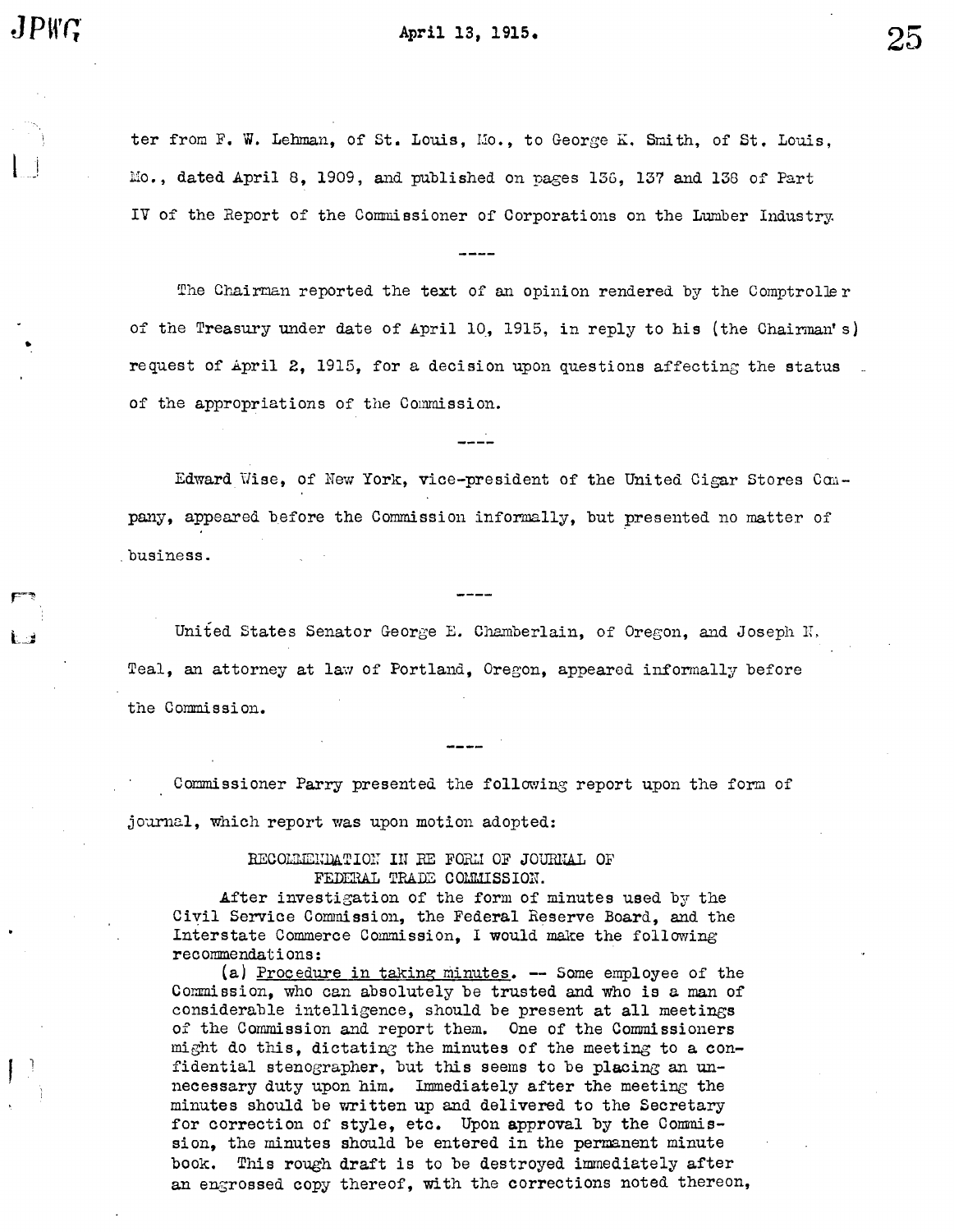$\mu$  .

::J

has been attested and entered in the minute book.

(b) Form of minutes. -- The minutes should be dated and the hour of the meeting given. The names of the Commissioners present should be entered at the head of the minutes, in order that the names of those responsible for any action would be a matter of record, and in order that in case the legality of any act should be questioned because of the fact that one of the Commissioners held office by recess appointment, and the action in question was due to his vote, this fact might be clearly set forth. All actions by the Commission, either formal or informal, should be noted very briefly, reference being made to the file number of the particular communication or paper mentioned, or to the docket number in case of formal papers. The minutes of the meeting should be signed by the Chairman, Acting Chairman, or some member of the Commission, and attested by the Secretary, with the seal of the Commission. A card index should be made from day to day, by name and subject, covering the content of each day's minutes, so that immediate reference could be made to any action taken by the Commission. At the close of the year, or when the size of the minutes is such as to fill the standard-size volume, the card index thus made should be copied and made a part of the permanent minutes for the year, which should be permanently bound. The card index for that period should then be merged into the card indexes of previous years. In this way a very effective card index can be built up which will cover every action, formal or informal, taken by the Comnission, and which will give a direct reference to the particular file or docket in which the papers covering that action are filed. As years pass by this index will become constantly of increased value.

(c) Form of minute book.  $-$  A strongly bound, loose-leaf book which can be locked, should be purchased for the permanent minute book. The Secretary should be the sole custodian of the key to this book, and should be held personally liable for the verity of the records. He should be given express instructions not to give the custody of this key to any other employee of the Commission except one duly authorized to act in his absence.

Commissioner Hurley reported that he had appointed E. J. Davidson his clerk. The appointment was upon motion confirmed, and the salary fixed at \$1800 until otherwise ordered.

Henry H. Hunter, counsel for the Tobacco Jobbers' Association, made application for a hearing on some matter to be presented by him at the hour of 2:30 p.m. Thursday, April 15th, and upon motion said hour was fixed for such hearing.